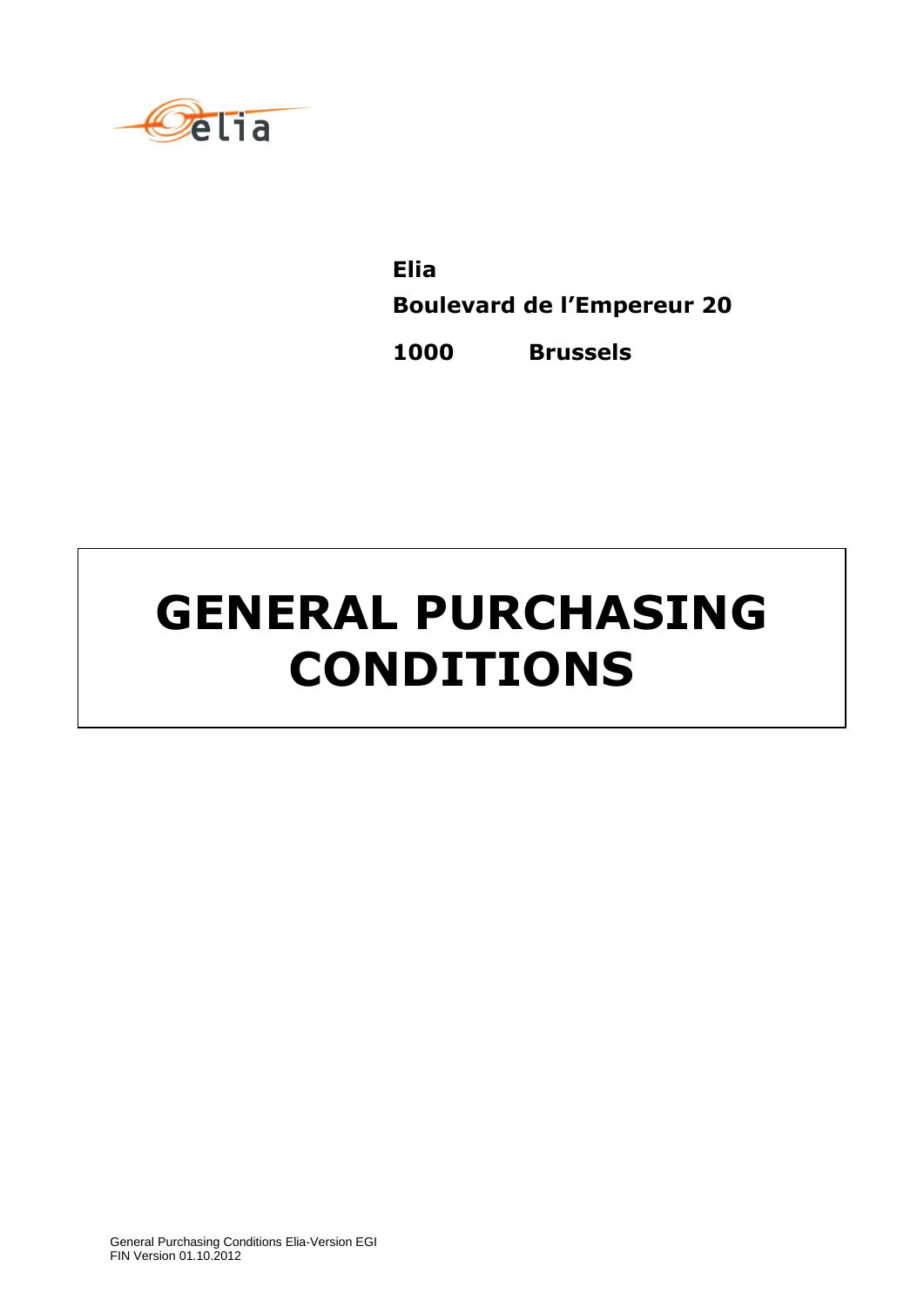# General purchasing conditions for works, supplies, and services

# **Complete Working Document**

# **Table of contents**

| $\mathbf{1}$ |      |           |    |  |  |
|--------------|------|-----------|----|--|--|
| 2            |      |           |    |  |  |
| 3            |      |           |    |  |  |
|              | 3.1  |           |    |  |  |
|              | 3.2  |           |    |  |  |
|              | 3.3  |           |    |  |  |
| 4            |      |           |    |  |  |
|              | 4.1  |           |    |  |  |
|              | 4.2  |           |    |  |  |
|              | 4.3  |           |    |  |  |
|              | 4.4  |           |    |  |  |
|              | 4.5  |           |    |  |  |
|              | 4.6  |           |    |  |  |
|              | 4.7  |           |    |  |  |
|              | 4.8  |           |    |  |  |
|              | 4.9  |           |    |  |  |
|              | 4.10 |           |    |  |  |
|              | 4.11 |           |    |  |  |
|              | 4.12 |           |    |  |  |
|              | 4.13 |           |    |  |  |
|              | 4.14 |           |    |  |  |
|              | 4.15 |           |    |  |  |
|              | 4.16 |           |    |  |  |
| 5            |      |           |    |  |  |
|              | 5.1  | Penalties | 13 |  |  |
|              | 5.2  |           |    |  |  |
|              | 5.3  |           |    |  |  |
|              | 5.4  |           |    |  |  |
|              | 5.5  |           |    |  |  |
| 6            |      |           |    |  |  |
|              | 6.1  |           |    |  |  |
|              | 6.2  |           |    |  |  |
|              |      |           |    |  |  |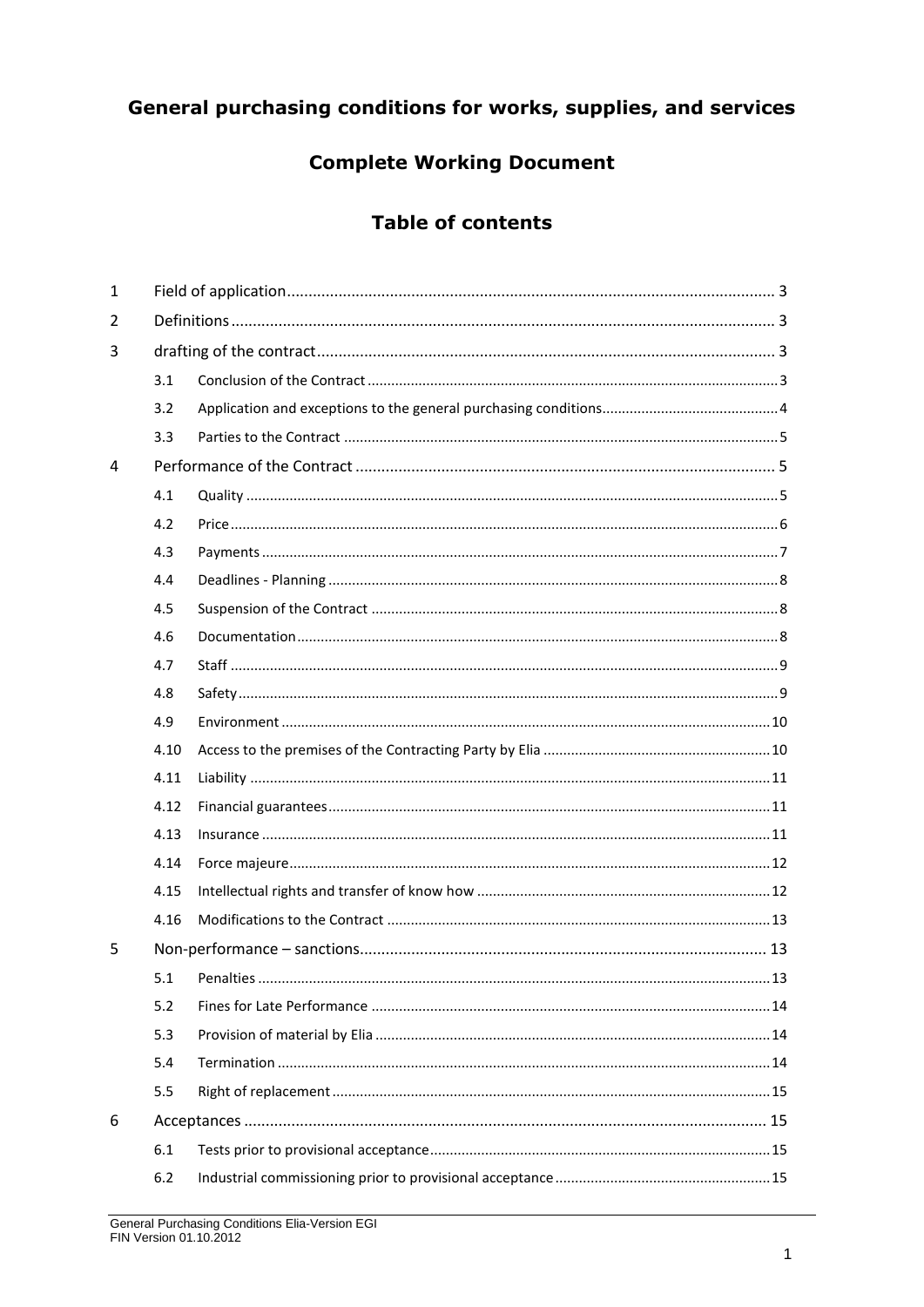|    | 6.3  |                   |    |  |
|----|------|-------------------|----|--|
|    | 6.4  |                   |    |  |
|    | 6.5  |                   |    |  |
| 7  |      |                   |    |  |
|    | 7.1  |                   |    |  |
|    | 7.2  |                   |    |  |
|    | 7.3  |                   |    |  |
| 8  |      |                   |    |  |
|    | 8.1  |                   |    |  |
|    | 8.2  |                   |    |  |
|    | 8.3  |                   |    |  |
|    | 8.4  |                   |    |  |
|    | 8.5  |                   |    |  |
|    | 8.6  |                   |    |  |
|    | 8.7  |                   |    |  |
|    | 8.8  |                   |    |  |
|    | 8.9  |                   |    |  |
|    | 8.10 |                   |    |  |
|    | 8.11 |                   |    |  |
|    | 8.12 |                   |    |  |
| 9  |      |                   |    |  |
|    | 9.1  |                   |    |  |
|    | 9.2  |                   |    |  |
|    | 9.3  |                   |    |  |
|    | 9.4  | Coordination log. | 25 |  |
|    | 9.5  |                   |    |  |
|    | 9.6  |                   |    |  |
|    | 9.7  |                   |    |  |
|    | 9.8  |                   |    |  |
|    | 9.9  |                   |    |  |
| 10 |      |                   |    |  |
|    | 10.1 |                   |    |  |
|    | 10.2 |                   |    |  |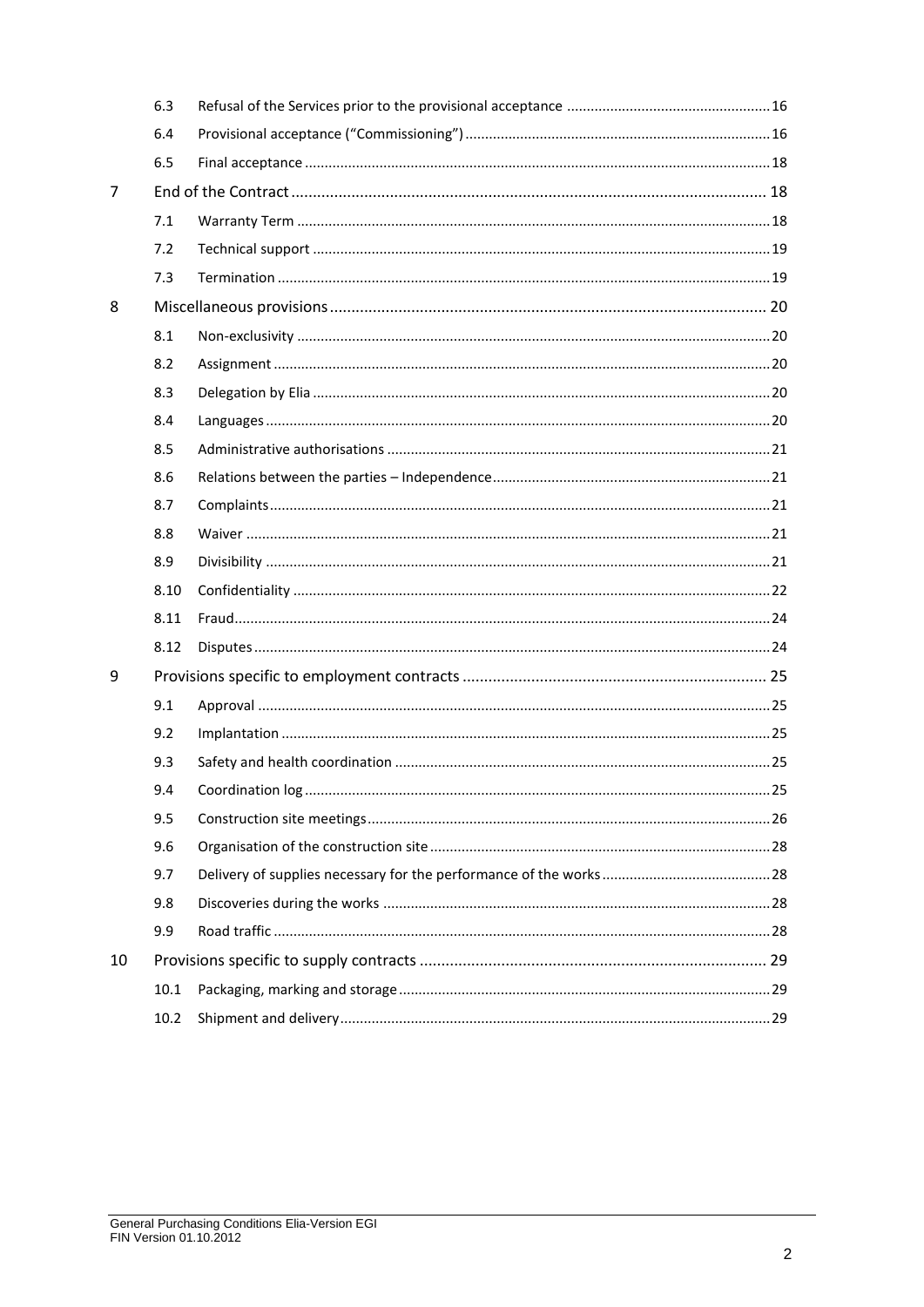# <span id="page-3-0"></span>**1 FIELD OF APPLICATION**

The present general conditions apply to all Contracts as well as any request for works, supplies, or services made by Elia on its own behalf or on behalf of third parties.

## <span id="page-3-1"></span>**2 DEFINITIONS**

- 2.1. Contracting Party: The company or group of companies that contracts with Elia.
- 2.2. Contract: The agreement between Elia and the Contracting Party whereby the latter party undertakes to provide the Services agreed in the Contractual Documents.
- 2.3. Contractual Documents: The whole formed by the documents relating to each Contract considered individually, namely (1) the documents which state the requirements and needs of Elia, (these documents are referred to hereafter as the "call for tender", (2) the bid of the Contracting Party, (3) any subsequent negotiation document, (4) the order(s), and (5) any additional addendums.
- 2.4. Elia: One of the companies of the Elia group, namely Elia System Operator S.A., Elia Asset S.A., Elia Engineering S.A., as well as any affiliates of these companies.
- 2.5. Days: These are the number of "calendar" days. Unless stated otherwise, the term Days is to be understood as calendar days and includes Saturdays, Sundays, public holidays, holidays, and closing days. Working Days is understood as meaning all days not including Saturdays, Sundays, public holidays, and mandatory closing days of the company or sector of the Contracting Party.
- 2.6. Bidder: The company or group of companies which submits a bid to Elia and which has not yet received an order.
- 2.7. Services: The works, deliveries, and/or services forming the object of the Contract.
- 2.8. Site: A Place(s) or part of the places where the activities relating to the performance of the Contract are carried out.

# <span id="page-3-2"></span>**3 DRAFTING OF THE CONTRACT**

#### <span id="page-3-3"></span>**3.1 Conclusion of the Contract**

#### *3.1.1 Call for tender*

When a call for tender refers to documents that are not attached, the Bidder is presumed to be aware of these documents if it does not expressly request written notice from Elia before submitting its bid. These documents form an integral part of the documents of the call for tender.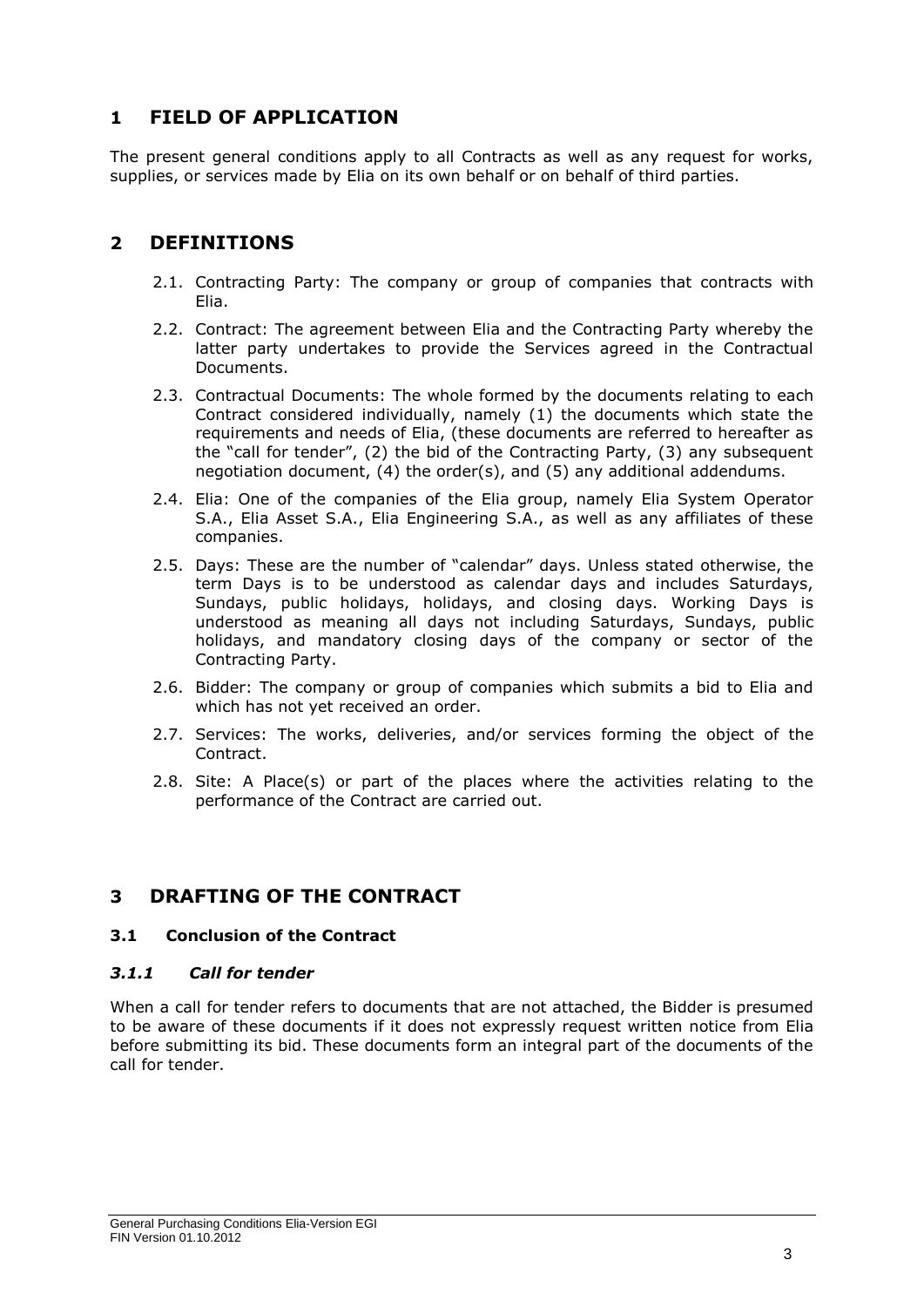## *3.1.2 Bid*

As a rule, the bid must comply with the documents of the call for tender. In a contrary scenario, the bid may be excluded without Elia having any obligation to question the Bidder or to invite him to submit a compliant bid. If the Bidder wished to derogate from some of the documents of the call for tender, the Bidder must indicate it expressly. Failure to do so will deem that the Bidder has complied with the call for tender documents.

The Bidder is obliged to mention the following, at the latest, in its bid: all errors, omissions, contradictions, or difficulties of performance which it notes or should note in the call for tender documents. Failing to do so will not allow the Bidder to invoke the same to obtain a modification of the conditions of the Contract.

## *3.1.3 Order*

Only a Contract or a written order, signed by persons duly authorised to bind Elia, is valid as acceptance of the bid. Any initiation of the performance of the Contract before the receipt of the order or the Contract will be carried out at the risk of the Bidder.

When an order is placed without a call for tender, it is presumed that the Contracting Party has accepted the order on the basis of the conditions mentioned therein if it starts performing the contract or if has not notified Elia in writing, within 8 Days after receiving the order, of its disagreement regarding the conditions or its refusal to enter into a contract.

## *3.1.4 Suspensive condition*

The order or the Contractual Documents specify whether the Contract is subject to one or several suspensive conditions, such as the securing of authorisations or licences and their enforceable character. If the condition does not take place, no indemnity will be due to the Contracting Party.

## *3.1.5 Hierarchy among documents*

The Contractual Documents are mutually complementary. The omission of an element in one of the Contractual Documents does not mean that it is not a part of the Contract if it appears in another Contractual Document.

The exceptions proposed by the Bidder to the provisions contained in the call for tender only apply if they are explicitly accepted in the order. In all other instances, the documents furnished by Elia will prevail over those of the Contracting Party.

## <span id="page-4-0"></span>**3.2 Application and exceptions to the general purchasing conditions**

By submitting a bid or accepting an order, the Contracting Party accepts the application of these General Conditions and waives any clause of its own conditions that would contradict to this. Exceptions to these General Conditions can only be permitted in the form of explicit provisions, duly accepted by the Parties. This exception is only valid for the Contract in question.

The conditions of the Contracting Party that are reproduced or to which reference is made in its invoices, order forms, Service sheets, or other documents do not apply.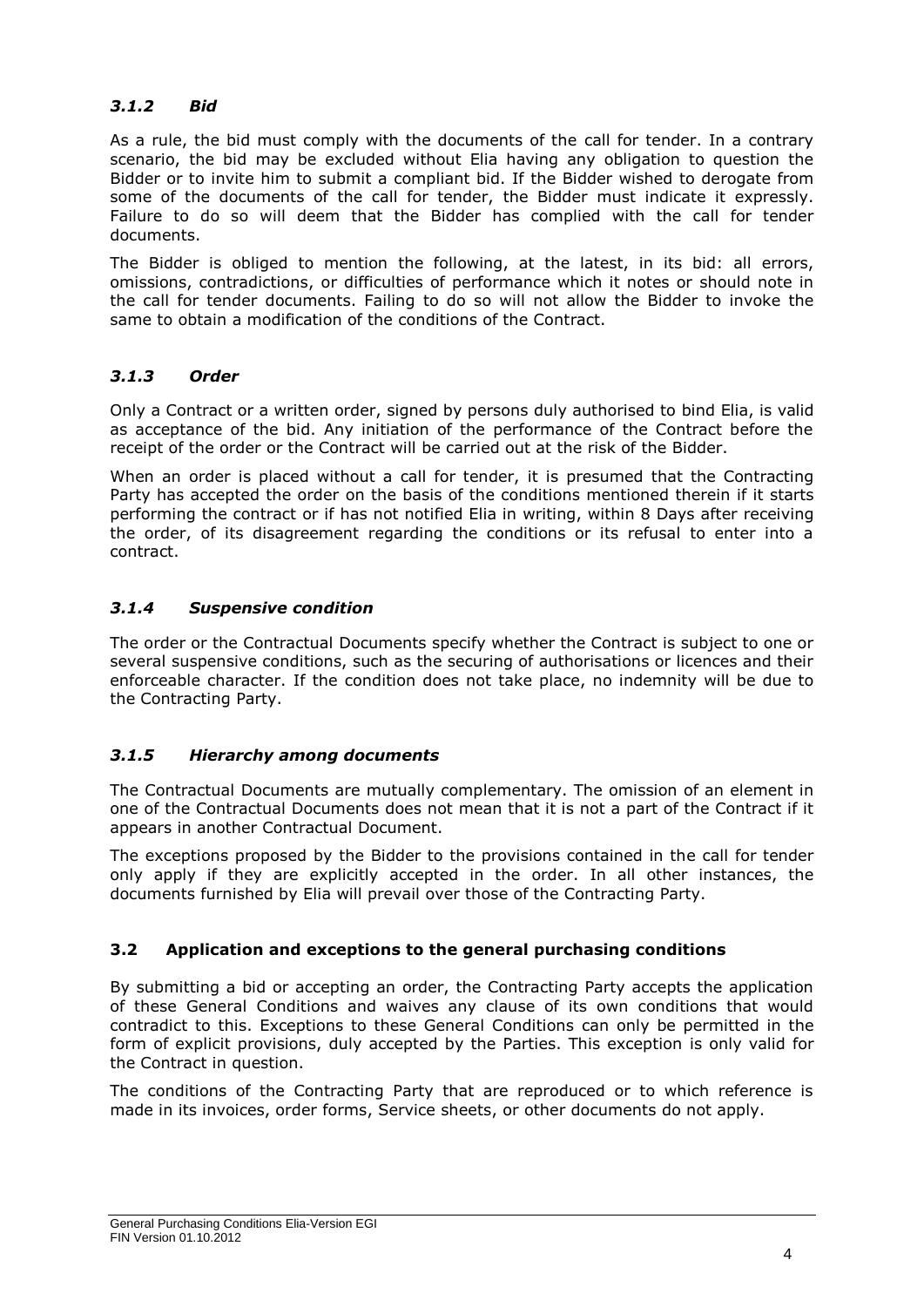## <span id="page-5-0"></span>**3.3 Parties to the Contract**

#### *3.3.1 Joint and several liability*

When the Contract is concluded with an association or temporary company, the shareholders of these entities will be indivisibly and jointly and severally liable to Elia for all of the contractual obligations falling to the Contracting Party. The shareholders of this association or temporary company will designate one of them as the representative with full power of attorney to ensure the coordination of the performance of the Contract.

The details of the association or temporary company must be announced no later than the time of submission of the initial bid.

## *3.3.2 Subcontracting*

The subcontracting of the whole of the Contract is prohibited. Partial subcontracting is subject to the prior written authorisation of Elia with regard to the subcontracted part and the identity of the subcontractor.

If the identity of the subcontractor and the description of the part of the Contract in which this subcontractor is to be entrusted are mentioned in the bid of the Contracting Party, the acceptance of the bid without any reservation on this point will be deemed as a prior authorisation.

In any event, Elia may refuse the subcontractor without being forced to give reasons for its refusal.

No legal tie exists or may arise between Elia and the subcontractors of the Contracting Party, even if Elia were to approve the latter. The Contracting Party remains fully and personally liable for the parts of the Contract that it has subcontracted.

#### *3.3.3 Intervention by Elia on behalf of a third-party*

Elia is entitled to conclude a Contract on behalf of a third party. In such instance, the Contractual Documents will stipulate this explicitly.

# <span id="page-5-1"></span>**4 PERFORMANCE OF THE CONTRACT**

#### <span id="page-5-2"></span>**4.1 Quality**

The Contracting Party executes the Contract in accordance with the best professional practices and the stipulations of the Contractual Documents, and this in observance of all of laws and regulations in force and particularly the regulations concerning the provision regarding illegal labour, forced labour, and child labour.

The Services must be complete from every point of view. They include, among others, all of the elements required for the full performance of the Contract or the execution of the guaranteed performances and services, even if no explicit mention of such are contained in the Contractual Documents. The Contract includes all Services necessary for the repair and replacement of the supplies and works during the warranty period and the restoration of the Site after the performance of the Contract.

The Contracting Party's material which is necessary for the delivery of the supplies or for the proper performance of the works and/or services must be available for the performance of the Contract.

The interventions and/or approvals by Elia will in no case diminish the liability of the Contracting Party.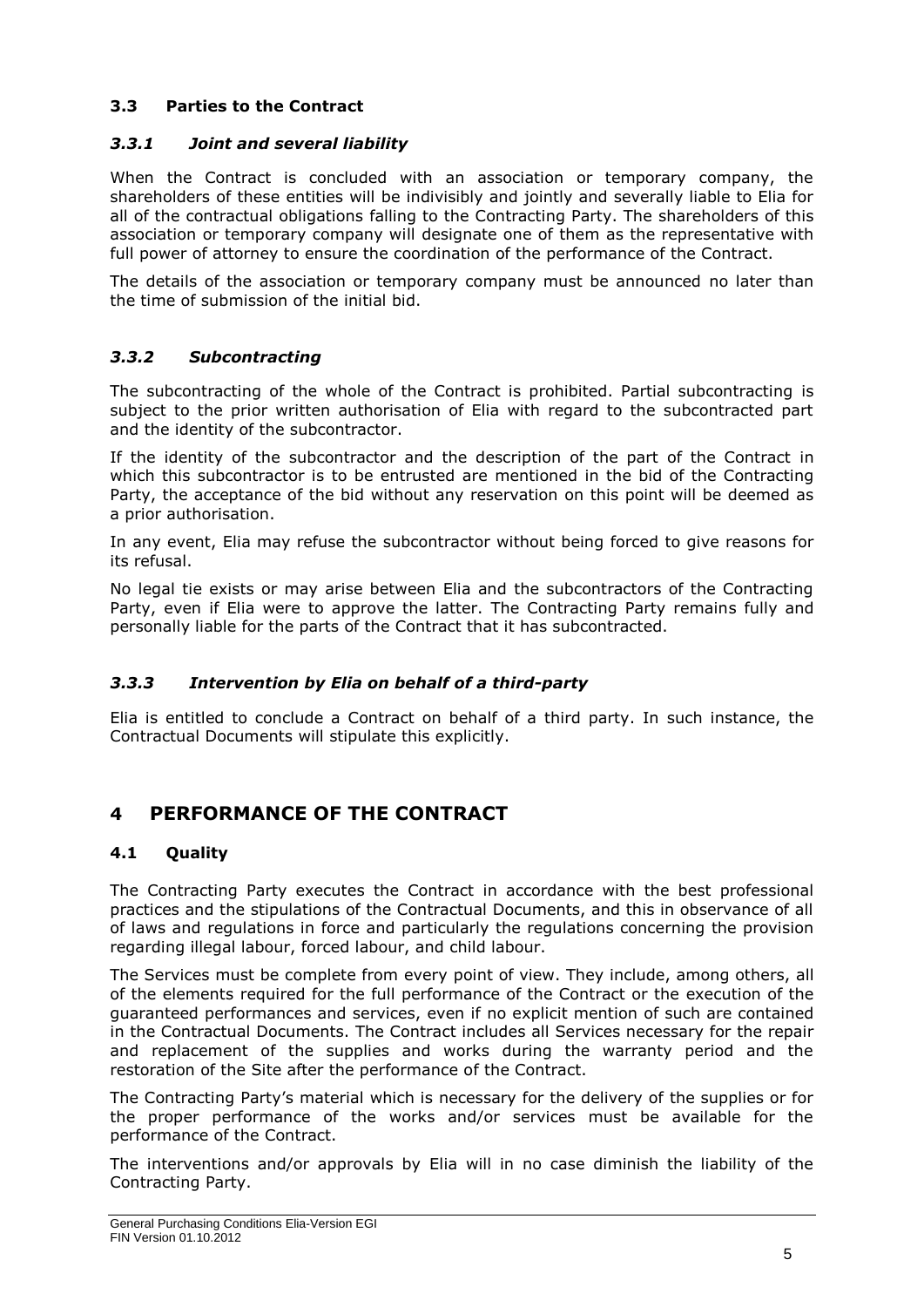Meetings are organised at the initiative of Elia or the Contracting Party whenever the proper performance of the Contract so requires. For each of these meetings, a summary report will be established by the Contracting Party within 5 Working Days and submitted to Elia for approval.

## <span id="page-6-0"></span>**4.2 Price**

## *4.2.1 Definitions*

- Total price contract: A Contract in which a fixed price covers all of the Services to be provided or which only consists of fixed rate items. The price covers all of the expenses and fees set forth by the Contracting Party, including those resulting from the obligations imposed on it. All of the equipment necessary for the Services of the Contracting Party will also be included in the total price.
- Contract with price notes: A Contract in which the price payable to the Contracting Party is determined by multiplying the unit price (which is agreed in advance for the Services) by the measured quantities (quantities of raw materials, materials, equipment, construction and/or assembly work, Services, etc. that have been effectively provided and/or implemented by the Contracting Party and accepted by Elia).
- Controlled expenditure contract: A Contract in which the Services are paid, after verification, on the basis of the cost price, corresponding to the conditions contained in the Contractual Documents and a profit margin that was determined in advance.
- Mixed Contract: A Contract in which the Services are remunerated according to several of the methods cited above.

## *4.2.2 Agreed prices*

The prices are mentioned in the Contractual documents and are indicated exclusive of VAT.

The prices are fixed among others, based on economic or labour market fluctuations, and cannot be revised unless otherwise mentioned in the Contractual Documents which will then specify the applicable formula. In any event, there is no room for price revision for Contracts which initial duration does not exceed one year. No price increase will apply during the period after which the Contracting Party has exceeded the predefined deadline.

The Contracting Party is nevertheless obliged to pass on to Elia the benefits of a significant reduction in the price of its Services which may occur between the conclusion of the Contract and its performance.

The price is considered to have taken into account all of the performance constraints, namely:

- foreseeable natural phenomena ;
- the use of the public domain or functioning of public services;
- the presence of works, mains, lines and cables of any kind, as well as works necessary for the relocation or modification of these facilities ;
- the simultaneous performance of other works or Services ;
- the presence of other companies ;
- the use of facilities or works.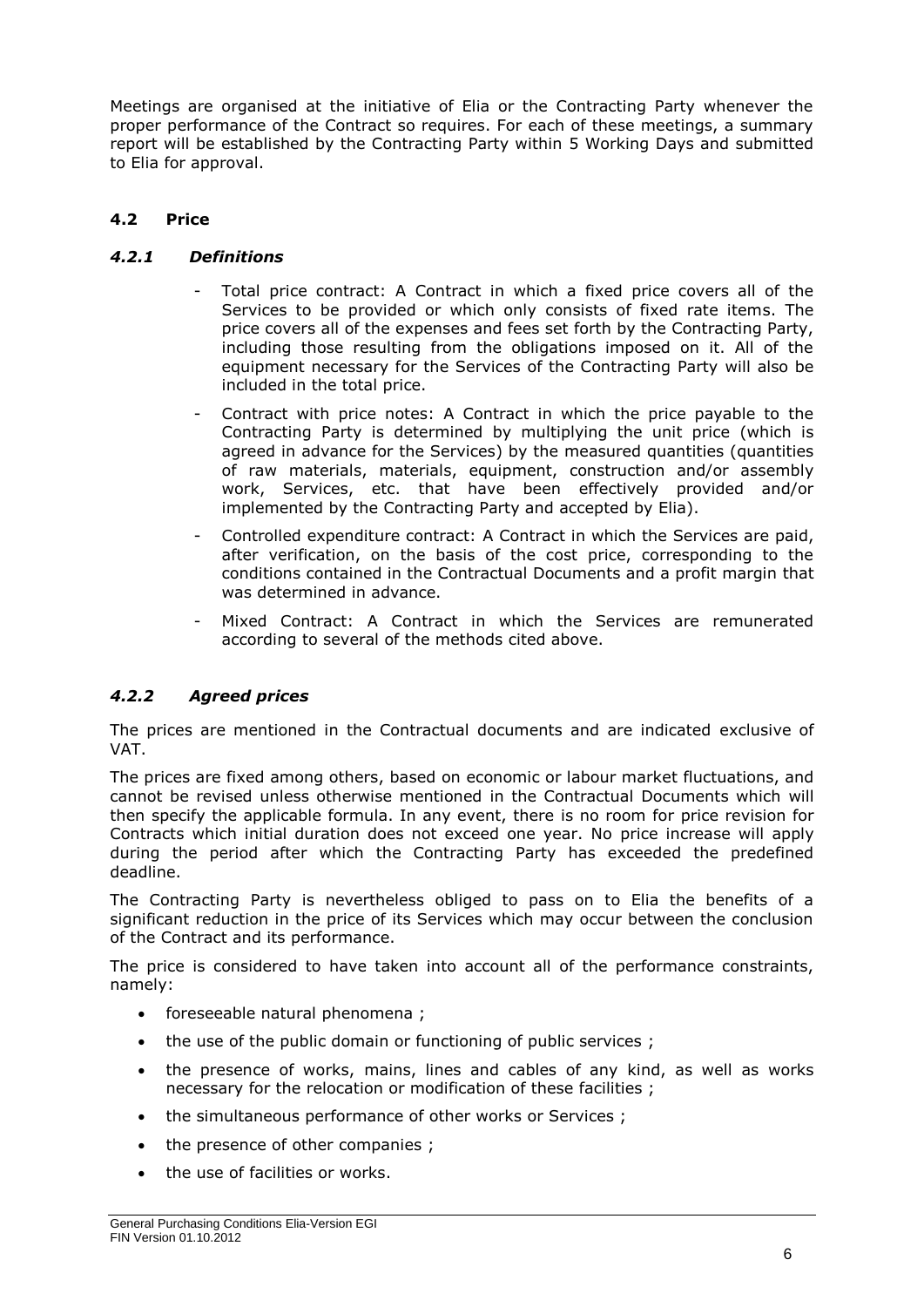Unless otherwise indicated in the Contractual documents, the deliveries, packaging, markings, and transport must be executed in accordance with Incoterms (latest valid edition) DDP (Delivery Duty Paid) in force at the time of the conclusion of the Contract or of its renewal, including the related insurance policies.

## *4.2.3 Additional and/or supplementary services*

No additional or supplementary Service may be invoiced within the terms of the Contract in the absence of a prior written document from Elia in which Elia indicates at least the agreed price and conditions.

In the event of reimbursement and/or a reduction in the prices granted to Elia in general and/or within the context of the Contract, this reimbursement and/or reduction also applies to the additional and/or supplementary Services.

## <span id="page-7-0"></span>**4.3 Payments**

## *4.3.1 Invoicing*

An invoice may only be issued if it has been preceded by Elia's approval of a pro-forma invoice containing a detailed description of the Services. The Contractual Documents specify the moment when the pro-forma invoice may be drawn up. Otherwise, the Contracting Party will submit the pro-forma invoice to Elia only after the full and satisfactory completion of all of the Services forming the object of the Contract. In any event, the pro-forma invoices will be sent to Elia no later than 15 Days after the completion of the Services.

The final invoices and credit notes must contain all of the legally required notices and observe all of the procedures specified by Elia in the Contractual documents.

The final invoices must be sent , in order for the Contracting Party not to be forfeited of its right to claim payment, within six months after the approval of the pro- forma invoice and in any event within twelve months from the performance of the Service to which it relates.

#### *4.3.2 Payment procedures*

Payments are made within thirty (30) Days from the end of the month of the final invoice which has been approved pursuant to the procedure stated in article 4.3.1. by payment onto the account of the Contracting Party registered by the accounting department. Elia cannot be held liable for any delay in payment due to the Contracting Party's nonobservance of the invoicing procedures or the lack of transmission by the Contracting Party of the data necessary to the accounting department.

Partial or complete payment by Elia does not imply an acceptance and/or acknowledgement of the delivery of Services.

## *4.3.3 Offsetting*

If there are claims and debts between the Parties, regardless of origin, Elia will have the exclusive right to offset its debts with its claims from the Contracting Party or to assert its right of retention or the exception of non-performance, as if all of the claims and debts have derived from a single contractual commitment.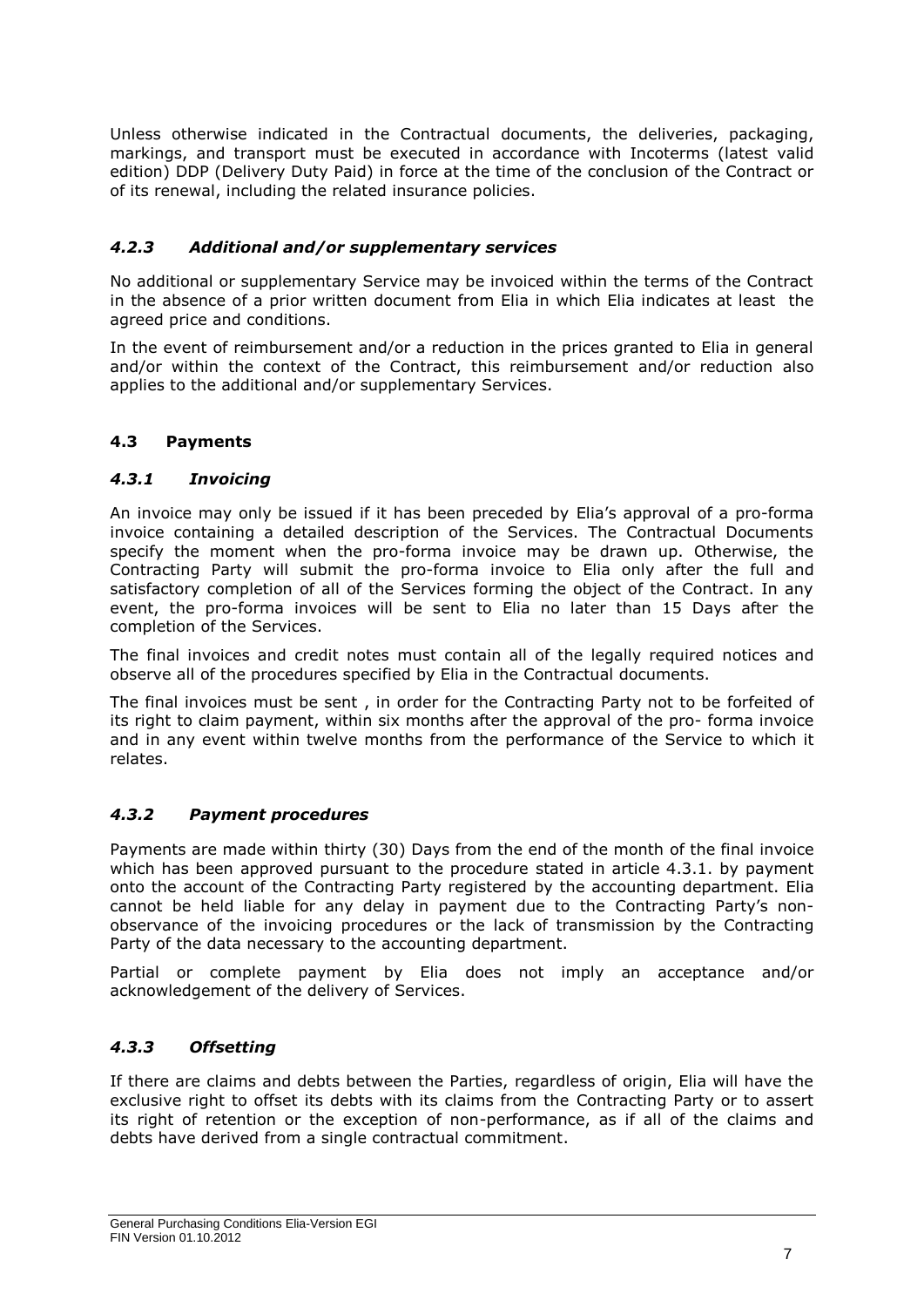## <span id="page-8-0"></span>**4.4 Deadlines - Planning**

## *4.4.1 Performance deadlines*

#### *4.4.1.1 Observance of deadlines*

The Contracting Party is obliged to perform the Services forming the object of the Contract within the deadlines or on the dates set in the Contractual Documents. Unless otherwise indicated, the deadline will begin to count down from the day after sending of the order or Contract by Elia.

The Contracting Party agrees to mobilise all available means, at its expense, to comply with the set deadlines, which may possibly be extended, and to reduce delays and agrees to comply with Elia's instructions for this purpose.

#### *4.4.1.2 Extension of deadlines*

The extension of contractual deadlines can only be permitted if it is justified by a case of force majeure or if it forms the object of a prior written agreement by Elia or an instruction on its part. This extension will not give rise to the payment of any compensation by Elia.

In the event of provision of material and services that requires the intervention of a regulatory body or the Services of a carrier, these interventions will not be accepted as a reason for delay.

## *4.4.2 Planning*

Contractual plannings are kept up-to-date by the Contracting Party and/or revised upon Elia's request whenever particular circumstances significantly modify the elements which were considered when the plannings were established. The updates made to the plannings, as well as their approval by Elia, will in no way release the Contracting Party from its obligation to observe the initial deadlines or from its liability.

#### <span id="page-8-1"></span>**4.5 Suspension of the Contract**

Elia may suspend the performance of the Contract for the duration that it so determines at any time and without being obliged to provide justification. In such event, the Contracting Party is entitled to obtain payment for the Services already rendered and compensation for any damage incurred which has been duly justified by the Contracting Party.

#### <span id="page-8-2"></span>**4.6 Documentation**

The Contracting Party must on its own initiative transmit all of the documents that allow Elia to verify the compliance of the Services and to make use of these.

The Contractual Documents must specify which documents are to be submitted to Elia for prior approval. Unless otherwise stipulated, Elia has thirty (30) Days from the date of its receipt to submit its comments to the Contracting Party. The latter party must make the requested changes or make its position known within fifteen (15) Days of receipt of Elia's comments.

The approval given by Elia will in no way release the Contracting Party from its liability.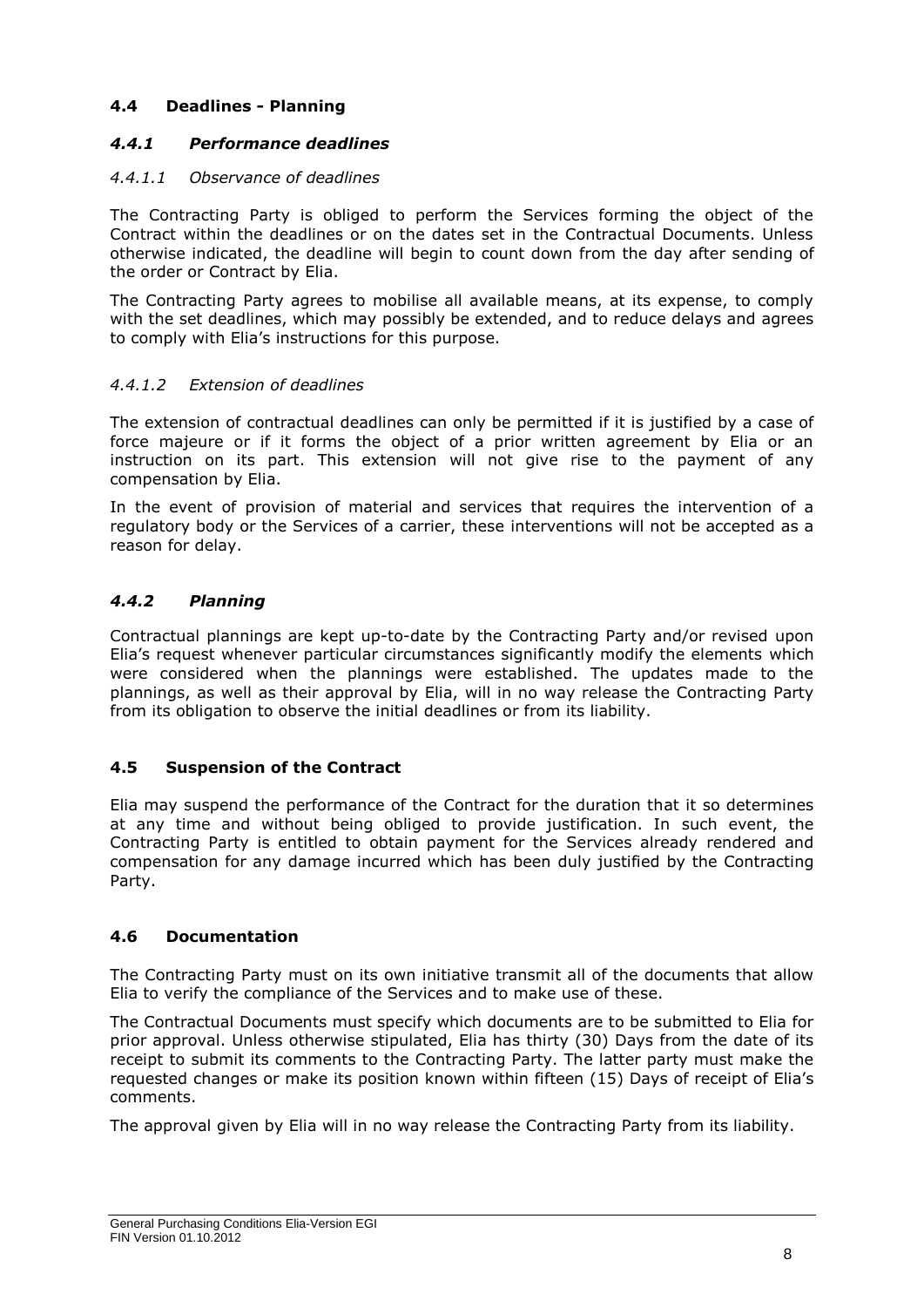## <span id="page-9-0"></span>**4.7 Staff**

## *4.7.1 General points*

This article applies to the Contracting Party and any of its subcontractors.

The Contracting Party agrees that it will assign qualified and experienced staff to execute the Contract. Upon request by Elia, the Contracting Party will provide evidence of the staff's competence using any appropriate means and proof their good conduct by providing a certificate of good character. The Contracting Party agrees to scrupulously comply with labour and fiscal laws on employment in Belgium and will spontaneously provide evidence of it to Elia. The Contracting Party draws up the documents and prepares the necessary declarations. Any default on its labour and fiscal obligations constitutes a serious breach of the obligations of the Contracting Party and justifies the termination of the Contract, pursuant to article 5.4 herein.

## *4.7.2 Independence with regard to Elia*

The Contracting Party and its staff remain entirely independent of Elia and may at no point be considered employees of Elia. The Contracting Party solely exercises authority over its staff and is responsible for them, bearing all of their salaries, bonuses, taxes, or charges.

## *4.7.3 Representative of the Contracting Party*

The Contracting Party is to be represented during the performance of the Contract by a manager who is approved in advance by Elia and has training and experience compatible with the Contract and who is fluent in the language(s) of the place of performance of the Contract. This manager is solely authorised to receive instructions and observations from Elia concerning the performance of the Contract. He or she will warn Elia as soon as possible of any problem, risk, incident, accident, or defects during the performance of the Contract. In addition, a representative of the Contracting Party who is also fluent in the language(s) of the place of performance of the Contract must also be permanently present at the Site.

## *4.7.4 Attendance list*

The Contracting Party will submit to Elia an updated attendance list of staff assigned to perform the Contract. In the event that this list is not kept by the Contracting Party or in the event of inaccurate or incomplete entries, the Contracting Party must compensate Elia for any damage it has therefore incurred.

#### <span id="page-9-1"></span>**4.8 Safety**

For the performance of its assignment, the Contracting Party itself must observe rigorously - and ensures that its staff, subcontractors, and suppliers do the same - the provisions relating to the well-being of the workers, access, environment, and hygiene conditions stipulated in Elia's General Safety Regulations and in any other laws and regulations in force.

The Contracting Party is liable for any breach of this obligation and agrees to bear all the consequences of the same. The Contracting Party agrees to bear all of the related expenses, which are supposed to be included in its prices, including waiting times.

A breach of this obligation entitles Elia to take any necessary measure, at the expense and risk of the Contracting Party, including the exclusion of staff from the Site.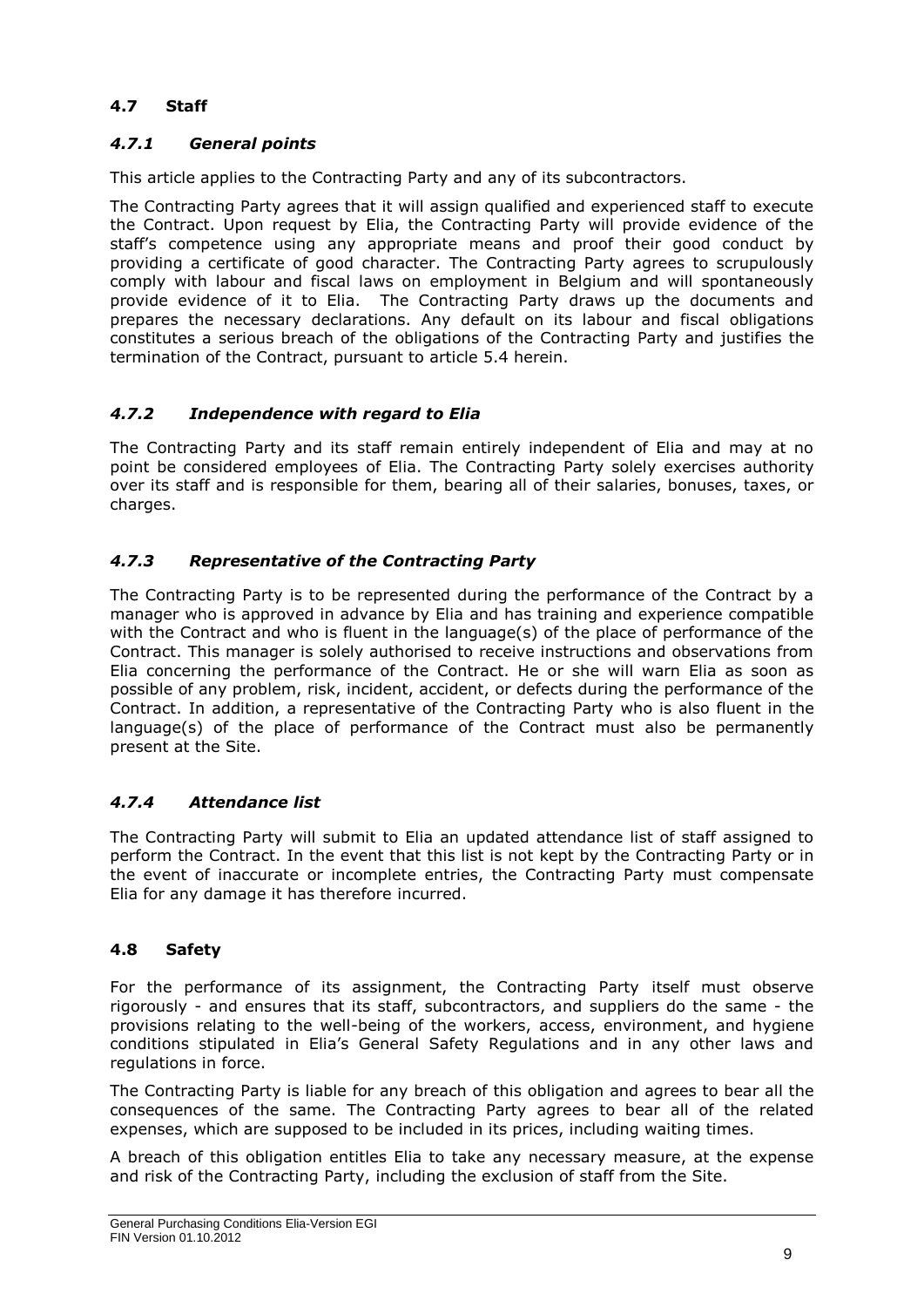Any default of this obligation is considered to be serious misconduct, justifying the termination of the Contract pursuant to article 5.4 herein.

## <span id="page-10-0"></span>**4.9 Environment**

The Contracting Party agrees to comply strictly with every regulation relating to environmental protection as well as those relating to spatial planning applicable on the Site. Where it is technically and economically possible, it will go beyond these requirements.

The Contracting Party will make every effort to cause no harm to the environment during or after the performance of the Contract, notably according to European and national regulations, and will hold Elia and third parties harmless for all of the consequences of such damage, including those resulting from hazardous substances or soil pollution arising from or caused by the activities of the Contracting Party.

The Contracting Party undertakes to draw up and implement an environmental management system with a view to reducing the environmental impact of its products and services. This management system will relate to the following particular areas: air, water, and soil pollution; impact on biodiversity; and greenhouse gases. This system will include a rigorous monitoring system for energy and water consumption, among other things, and if relevant for the Services forming the object of the Contract. Moreover, the Contracting Party will pay continuous attention to the different aspects of the life cycle of the products, as well as use of recycling, both upstream and downstream, and this as from the moment of developing those products.

The Contracting Party undertakes to provide, upon request of Elia, a description of the management system implemented. The applicability of this may be verified within the context of an audit. Moreover, the Contracting Party agrees to inform every individual within Elia, specifically the Purchasing Department and the Environment Department, about the environmental aspects of its Services. At the request of Elia, the Contracting Party will participate in the drafting of a file on this aspect of its Services, particularly mentioning (per request of Elia) the precise composition of its products (number of kg of each material per tonne of finished product) as well as their country of origin. Elia strongly encourages its Contracting Parties to obtain ISO14001 or EMAS certification.

Prior to the conclusion of the Contract, as well as during its performance, the Contracting Party is continuously assessed on this aspect of its Services. The continuance of contractual relations between Elia and the Contracting Party will depend on the outcome of these assessments.

The Contracting Party agrees to remove from the Site all waste, packaging, and excess material resulting from the performance of the Contract. It will transmit to Elia the declarations of collection and processing of waste by approved waste processors, as well as any document attesting of the observance of its obligations for recovering packaging. Failing this, Elia will evacuate the waste, packaging, and excess material at the expense of the Contracting Party, pursuant to article 5.5 below.

The Contracting Party must inform Elia without delay of any incident likely to have an impact on the environment and that has arisen from the performance of the Contract. Independent from the moment when the incident is discovered, the Contracting Party will take charge of all of the consequences of this incident.

## <span id="page-10-1"></span>**4.10 Access to the premises of the Contracting Party by Elia**

If the performance of the Contract takes place on the premises of the Contracting Party, Elia may, at any time, access the premises of the Contracting Party in order to monitor the activities as well as the staff of the Contracting Party within the context of the tasks that it has assigned to the latter.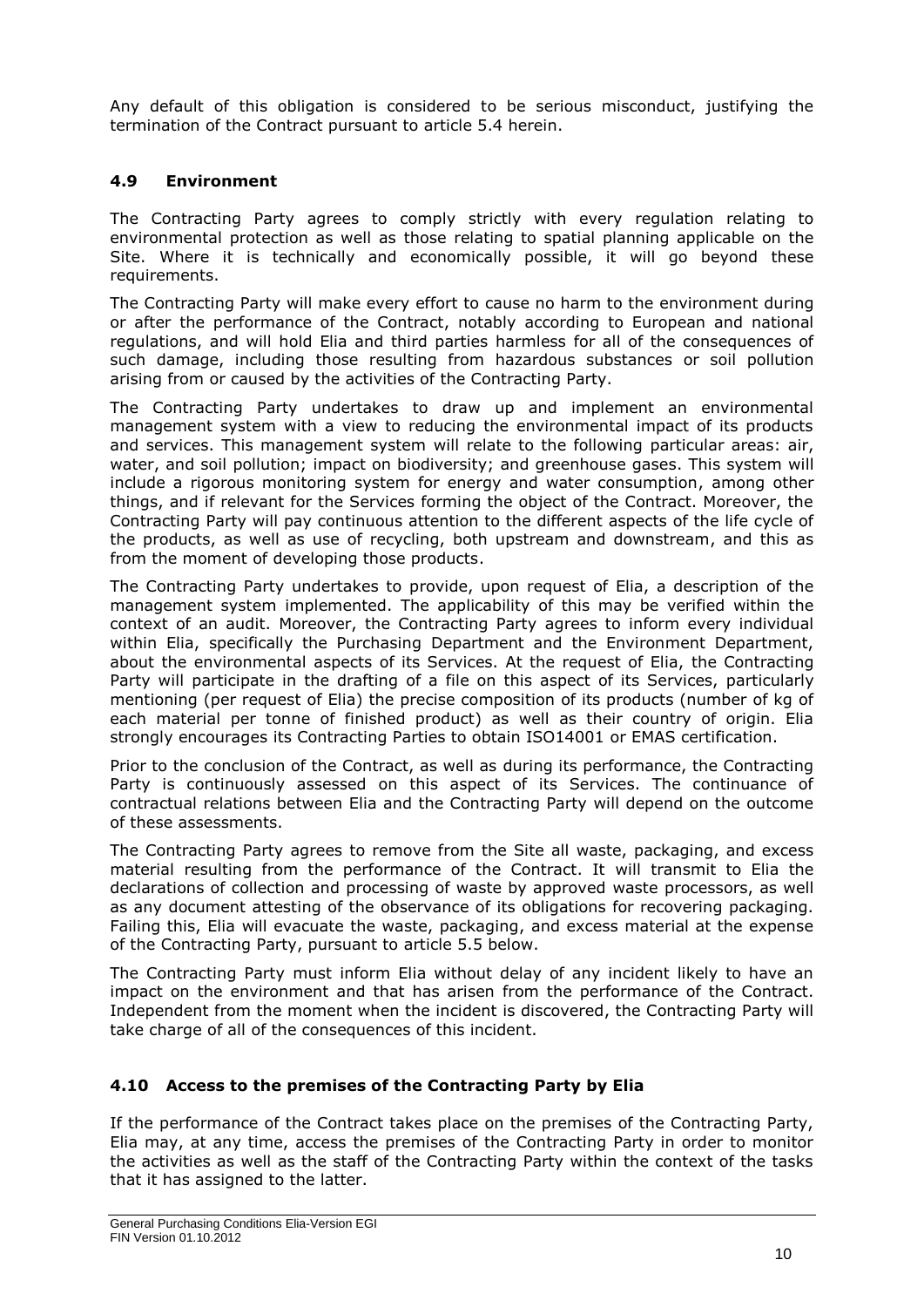## <span id="page-11-0"></span>**4.11 Liability**

The Contracting Party must hold Elia, its bodies and agents, as well as third parties, harmless from all damage, whether direct or indirect, physical or intangible, attributable to it, brought about within the context of executing this Contract or which result from the same, with this including damage caused by abnormal neighbourhood disturbances.

The Contracting Party agrees to indemnify Elia against any request and action (and/or all related costs and disbursements) brought against Elia by third parties to the Contract in relation to its performance or due to damage caused by the Contracting Party during or as a result of the performance of this Contract.

## <span id="page-11-1"></span>**4.12 Financial guarantees**

The Contractual Documents specify the form, the amount, and the conditions for the release of any financial guarantee that the Contracting Party is to make for the benefit of Elia.

If the Contracting Party fails to make the guarantee stipulated in the Contractual Documents on its own initiative, Elia will be entitled to make automatic withholdings on the amounts it owes to the Contracting Party in its performance of the Contract, without prejudice to any other sanction.

The calling of the guarantee is to be made by way of simple notice of default committed by the Contracting Party on its obligations and the amount for which it is called. Any potential third party must perform its obligations on request. If the guarantee is called, the Contracting Party must re-establish the guarantee within 8 Days. Failing this entitles Elia to terminate the Contract pursuant to article 5.4 herein.

In the event of insolvency, ceasing of activity, liquidation, or any other situation entailing termination due to the fault of the Contracting Party for all or part of this Contract, the entire guarantee will be acquired ipso jure by Elia and its amount will be deducted from all amounts due in any capacity to the Contracting Party.

#### <span id="page-11-2"></span>**4.13 Insurance**

The Contracting Party must subscribe to and maintain in effect all of the necessary insurance policies in view of the object of the Contract.

In the event of subcontracting, the Contracting Party must impose the same obligations on its subcontractors and justify to Elia their observance of these obligations.

The insurance policies below as well as all of those stipulated by the Contractual Documents must be in force before any performance of the Contract, for the entire duration of this performance and during the warranty periods. Proof of this must be provided to Elia and Elia may request a confirmation of maintenance of the warranties from the insurer at any time. As the case may be, Elia may, if it considers it useful, act in the place of the Contracting Party to subscribe insurance policies or to pay premiums and may deduct the resulting expenses from the amounts due to the Contracting Party.

The insurance policies must provide for a waiver of liability in respect of Elia and must consider Elia and its agents as third parties with regard to the other policyholders.

The subscription by the Contracting Party of the insurance policies requested in these General Conditions and/or in the Contractual Documents will not release the Contracting Party from the liability that it must legally or contractually assume.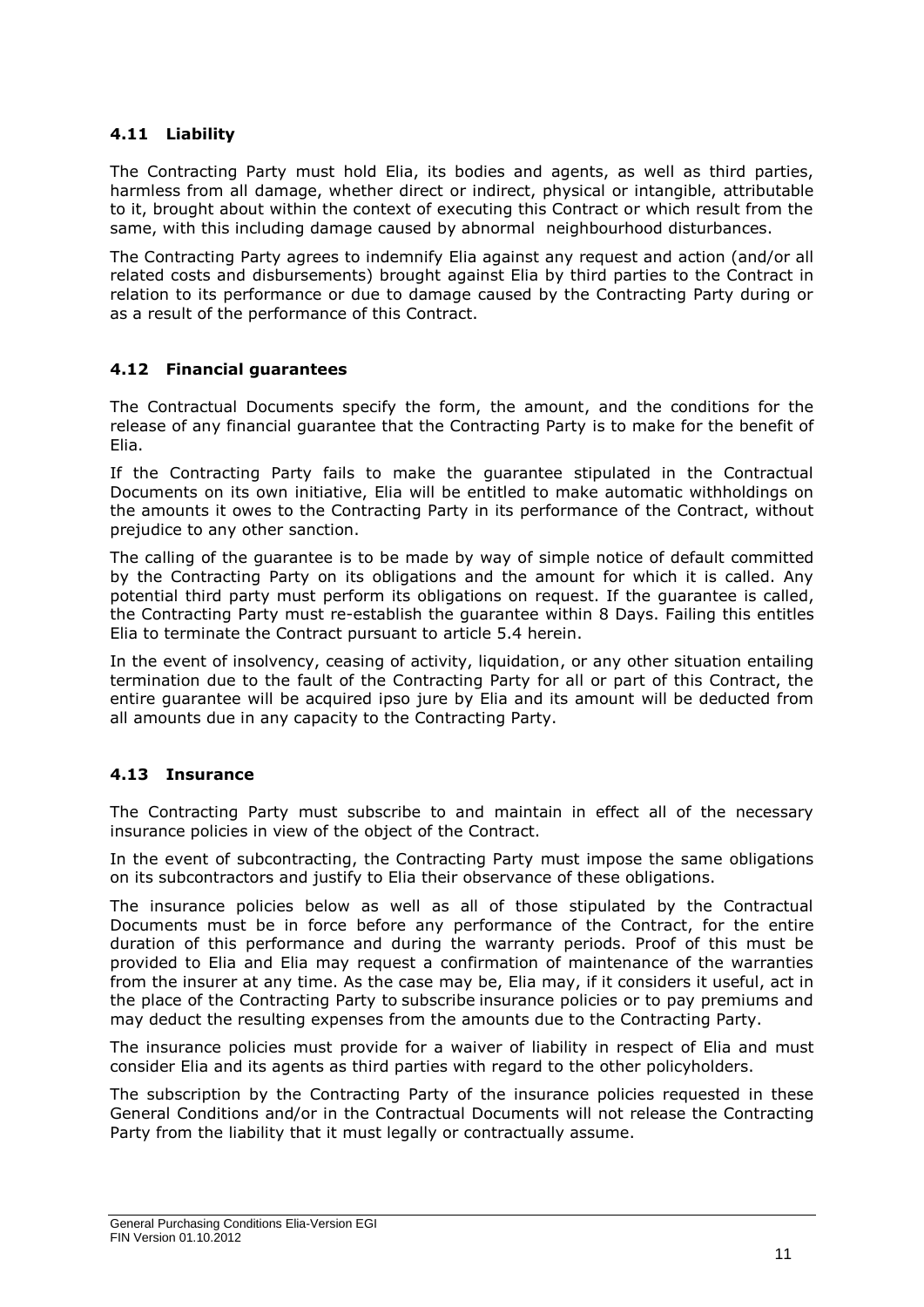## *4.13.1 Workplace accidents and third-party motor insurance*

The staff of the Contracting Party and its subcontractors is to be covered by insurance for accidents in the workplace and during travel to and from work. The vehicles of the Contracting Party, its subcontractors and their agents must be covered by third-party motor insurance, even if they are only used on private land.

## *4.13.2 Civil liability and all risks construction insurance*

The professional or operating, contractual and extra-contractual (tort) liability of the Contracting Party, as well as construction risks, must be insured for sufficient amounts while taking into account the risks of the Contract. This insurance obligation does not in any way imply any limitation on the liability of the Contracting Party or any warranties of Elia against third-party's claims for amounts exceeding the insured limits or for uninsured risks.

## <span id="page-12-0"></span>**4.14 Force majeure**

In the event of force majeure that temporarily prevents the performance of the Contract, Elia may terminate the Contract with immediate effect and without any right to compensation if it considers it expedient to do so. In all cases of termination following a case of force majeure, Elia is only obliged to pay the Contracting Party for the value of the Services that are useful to Elia.

## <span id="page-12-1"></span>**4.15 Intellectual rights and transfer of know how**

All information, plans, diagrams, technical-commercial results, objects, measures, or other items in any form developed by or for Elia within the framework of the Contract or which constitute the direct or indirect result of the Contract will become the full and entire property of Elia according to their development. The compensation for the transfer of these intellectual rights is included in the price. The Contracting Party is responsible for obtaining from its agents and representatives, subcontractors and suppliers the necessary transfer of rights to ensure that the transfer of ownership of these rights is made in favour of Elia.

No reproduction, use, or reference to these elements, developed by or for Elia, or any reference to Elia, its names, brands, logos, photos, codes, designs and specifications regarding its form and use may be made by the Contracting Party in advertisements, promotional, and publicity efforts, publications or presentations of a technical, commercial or other nature without the prior written authorisation of Elia.

The Contracting Party itself and at its own expense bears all consequential damages concerning the Services that are covered in whole or in part by patents, trademarks, or brand names, designs, and industrial models. The Contracting Party ensures that it will make an arrangement with the holder of the rights at its own expense, to pay royalties, secure the necessary transfers, licences, and authorisations or, in the absence of an agreement, modify the Services in order to avoid any infringement to copyright laws.

In the event of an action or proceedings for infringement brought against Elia, the Contracting Party undertakes to:

- intervene in the case for Elia by defending Elia's rights and interests and to hold it harmless from any pecuniary and other consequences which may result to Elia from these actions and proceedings ;
- bear all of the damages principally due to the holders of the patents, trademarks, or brand names, designs, and industrial models, in principal, expenses and interest ;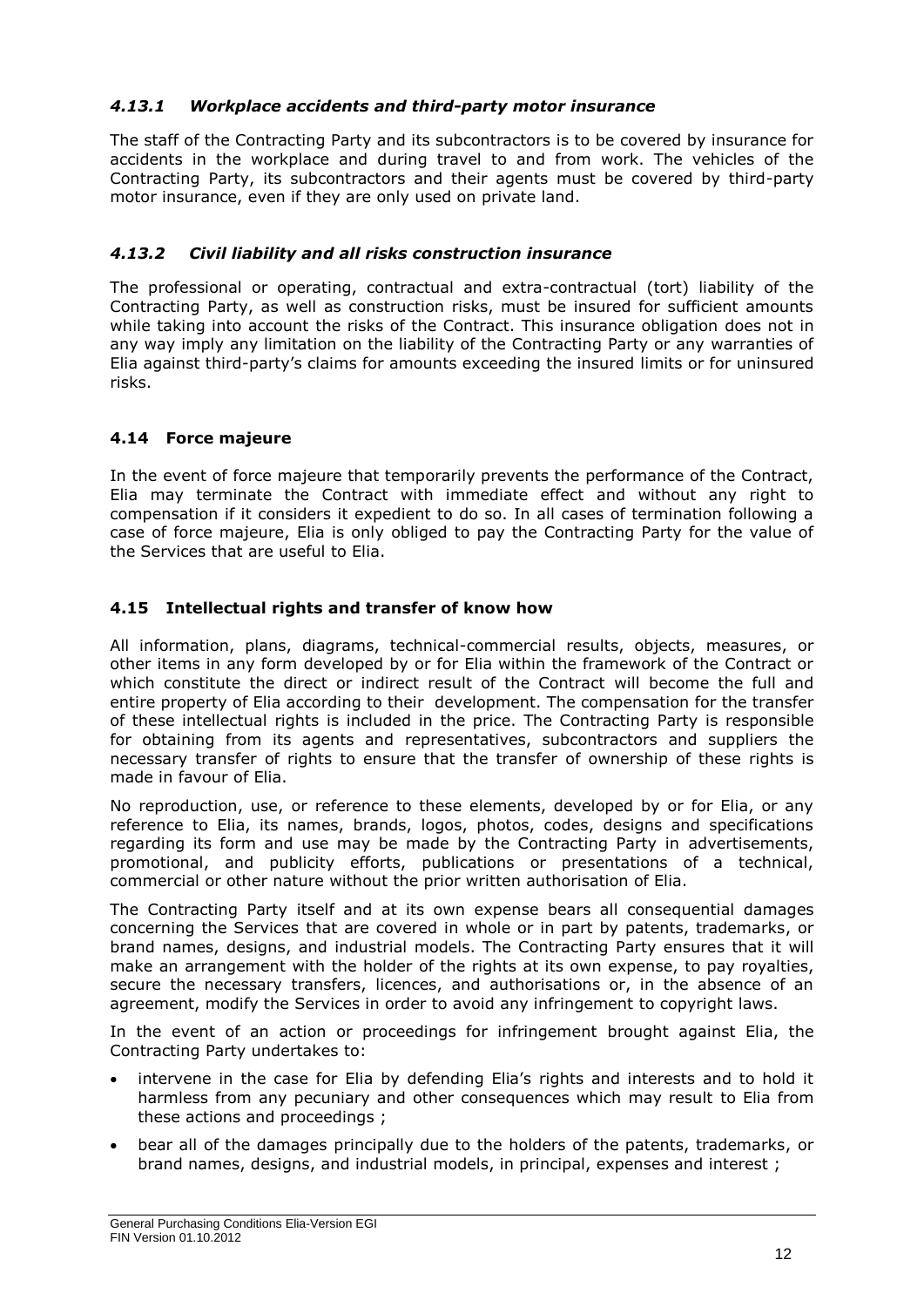- reimburse to Elia, on request, any general expenses including the fees of lawyers, experts, and technical advisers which Elia has incurred by virtue of or on the occasion of these actions or proceedings ;
- ensure the immediate adaptation, if necessary, of the contentious material, by replacing it, if needed, free of charge, with equivalent material exempted from any copyright infringement. All costs, risks, and dangers arising from it are exclusively borne by the Contracting Party ;
- ensure that every transaction between the Contracting Party and the third party is subject to prior written authorisation by Elia.

Prior approval by Elia of the modifications to be made to the Services will in no way modify the obligations of the Contracting Party, especially in the event of new infringement proceedings following such modifications.

## <span id="page-13-0"></span>**4.16 Modifications to the Contract**

#### *4.16.1 Modification proposed by the Contracting Party*

During the performance of the Contract and, where appropriate, until final acceptance, the Contracting Party agrees to inform Elia as soon as possible of all of the improvements/corrections that can be made to the Contract, as well as their impact on the initial conditions of the Contract.

#### *4.16.2 Modification imposed by Elia*

In all scenarios, Elia reserves the right to impose changes to the technical conditions of the Contract. If the parties disagree in this respect on any compensatory measures, the procedure for the resolution of technical disputes provided for in article 8.12.2 below will apply.

#### *4.16.3 Form*

The modifications to the Contract must form the object of a written addendum to the Contract and must be signed by Elia and the Contracting Party.

# <span id="page-13-1"></span>**5 NON-PERFORMANCE – SANCTIONS**

#### <span id="page-13-2"></span>**5.1 Penalties**

Any failure to fulfil the Contract by the Contracting Party is punishable by penalty of fines in favour of Elia. The amount of the fines is set forth in the Contractual Documents which may stipulate different amounts, depending on the degree of severity and type of default.

If the amount of the fine is not specified in the Contractual Documents, the fine for each default amounts 1% of the amount of the Contract.

The fines are due and payable ipso jure by a simple notice addressed to the Contracting Party, indicating the default made.

The fines are cumulative in nature and do not discharge the Contracting Party from any of its contractual obligations. They are also independent of any fines for late performance.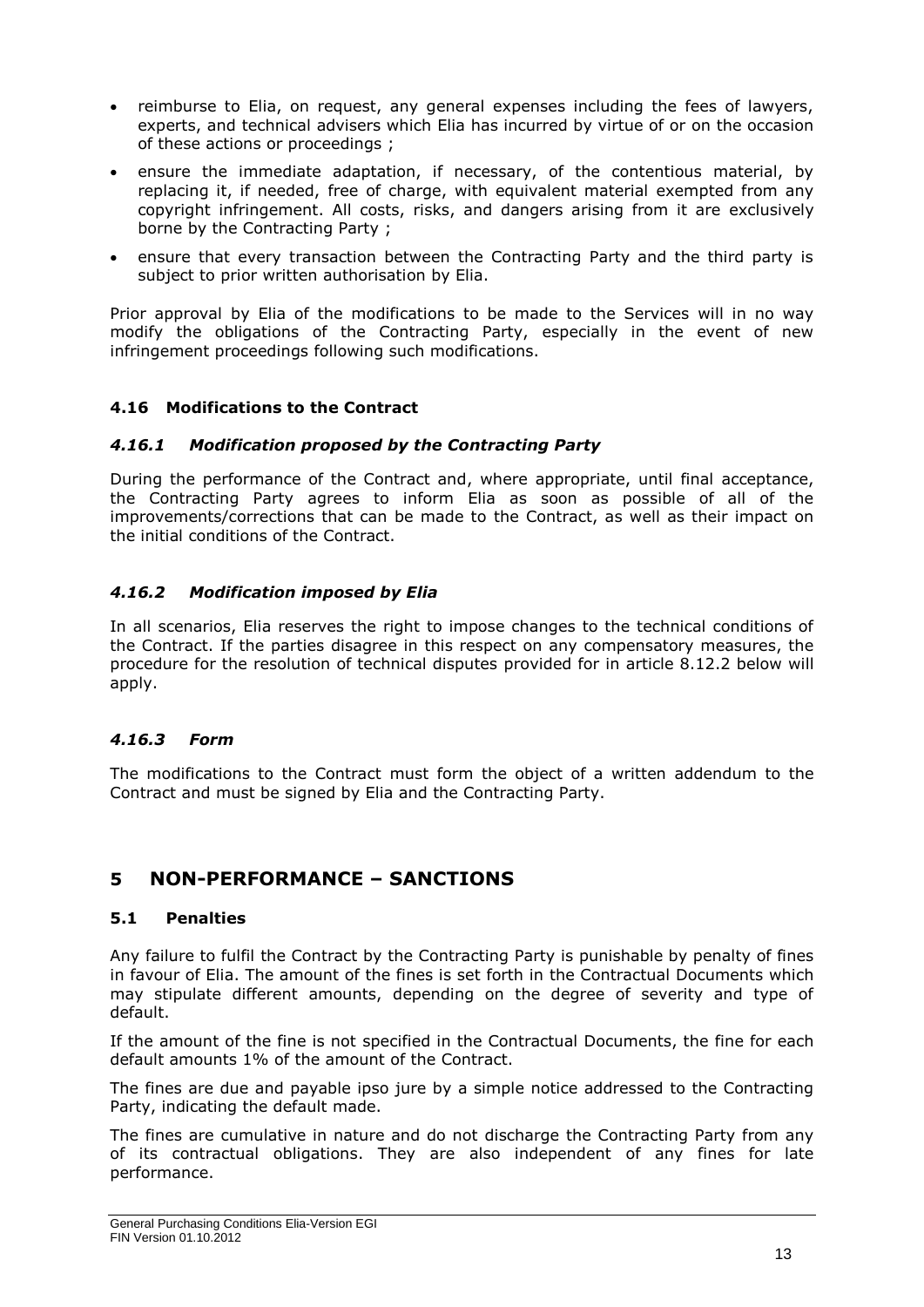## <span id="page-14-0"></span>**5.2 Fines for Late Performance**

The sole expiry of every contractual deadline, even if partial, is valid as formal notice and cause fines for late performances to accrue, unless the Contracting Party can validly justify an extension or postponement of its deadline.

Unless there is a clause indicating otherwise in the Contractual Documents, the fines for late performance are equal to 0.2% of the amount of the Contract per Working Day of delay, up to a limit of 10% of the amount of the Contract.

## <span id="page-14-1"></span>**5.3 Provision of material by Elia**

Elia may impose that the Contracting Party use, at its own risk, material that Elia has made available to it in the course of the Contract:

- if the Contracting Party plans to use material which is not compliant with the Contract ; or
- if the Contracting Party is not able to observe the contractual deadlines and/or the plans.

In this event, the value of this material will be deducted from the amount of the Contract, without prejudice of the right of Elia to claim fines due for breach and/or late performance. The Contracting Party must use this material and maintain the contractual prices concerning the other Services, even if this provision gives rise to supplementary Services.

In any event, the material provided to the Contracting Party by Elia may not be used in a personal capacity.

#### <span id="page-14-2"></span>**5.4 Termination**

If the Contracting Party is in default on the performance of any part of its obligations, Elia may terminate the Contract, in whole or in part, if no satisfactory result is provided within 15 Days of a formal notice submitted by Elia by registered letter to the Contracting Party. This termination will take the form of a simple registered letter without any legal formality being required. Furthermore, Elia is entitled to apply other sanctions provided by the Contract and/or to claim damages.

Elia may terminate the Contract by means of simple registered letter without prior notice or issuance of formal notice and without any legal formality being required, if the Contracting Party has committed a serious breach of its obligations. This right to terminate the Contract does not prejudice other recourses or Elia's rights.

The termination will take effect on the day after the posting of the registered letter notifying the termination. The Contracting Party must immediately return all documents, information, source codes, etc. which would have been provided by Elia. These elements and data are and will remain the sole and exclusive property of Elia.

The Contracting Party may not have any reason to oppose the takeover of the Services by Elia or by a third party.

Termination will not give rise to the payment of any compensation by Elia.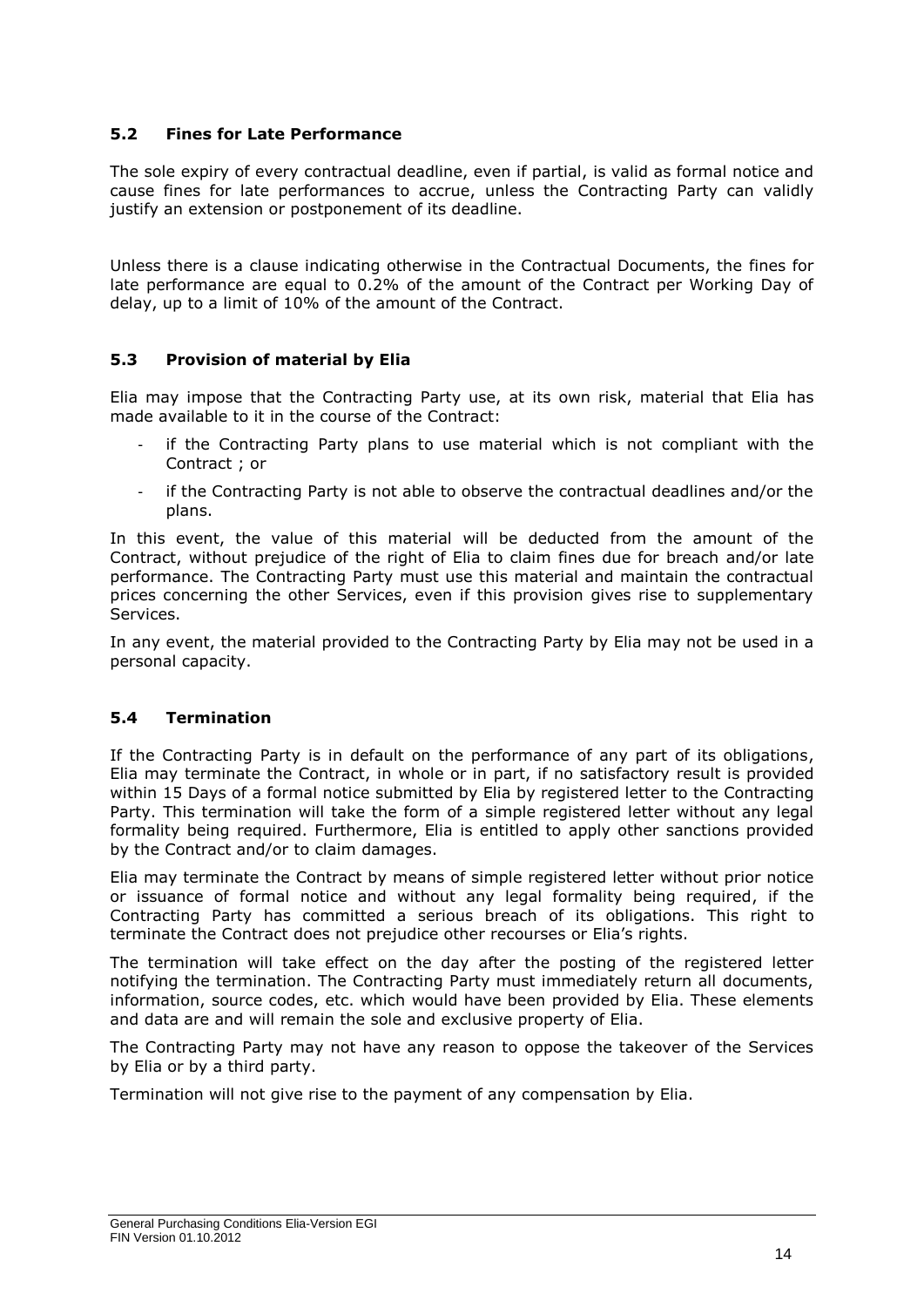## <span id="page-15-0"></span>**5.5 Right of replacement**

Elia may remedy the effects of the Contracting Party's breach by replacing the Contracting Party with a third party for the performance of the former's obligations, and this at the expense and risks of the Contracting Party. The right of replacement for this purpose is to be exercised without the intervention of a judge and by simple notice by registered letter of Elia containing Elia's wish for replacement. This letter contains a request for the Contracting Party to draw up promptly an inventory of its Services, on a joint basis after due hearing of the parties. If the Contracting Party fails to draw up or countersign this inventory, the declaration by Elia's representative alone will be deemed valid. This right of replacement also applies in the event where the Contracting Party fails to observe its warranty obligation.

# <span id="page-15-1"></span>**6 ACCEPTANCES**

## <span id="page-15-2"></span>**6.1 Tests prior to provisional acceptance**

## *6.1.1 FAT ("Factory Acceptance Tests")*

Unless otherwise stipulated, the Services of the Contracting Party may form the object of FAT (Factory Acceptance Tests) executed by Elia when a portion or all of the supplies are produced in a factory. The Contracting Party agree to notify Elia in a timely fashion of the availability of the Services for the FAT and to provide Elia with all of the inspection resources necessary for the proper realisation of the FAT. No Service may be implemented on the Site if it has not successfully undergone the appropriate FAT. The carrying out of the FAT will in no way reduce the liability and obligations of the Contracting Party.

## *6.1.2 SAT ("Site Acceptance Tests")*

Prior to the request for provisional acceptance (Commissioning), the Contracting Party agrees to carry out proper performance and functioning tests for its Services on the Site (Site Acceptance Tests) and to ensure that these tests are able to form the object of a provisional acceptance by Elia. The protocol and the results of the SAT must be provided to Elia at the same time as the request for Elia's provisional acceptance.

#### <span id="page-15-3"></span>**6.2 Industrial commissioning prior to provisional acceptance**

If it is necessary to place the Services into operation in order to obtain the provisional acceptance or before this, the Contracting Party will provide a signed document, attesting that the industrial commissioning may be carried out under its responsibility.

Starting from the industrial commissioning, Elia assures the handling of the material. Until its provisional acceptance, the Contracting Party will remain fully responsible for its Services and will retain right at its own expense and with the prior written approval of Elia to proceed with the necessary modifications, adjustments and readjustments within the limits permitted by the operation.

This industrial commissioning is in no case valid as a provisional acceptance.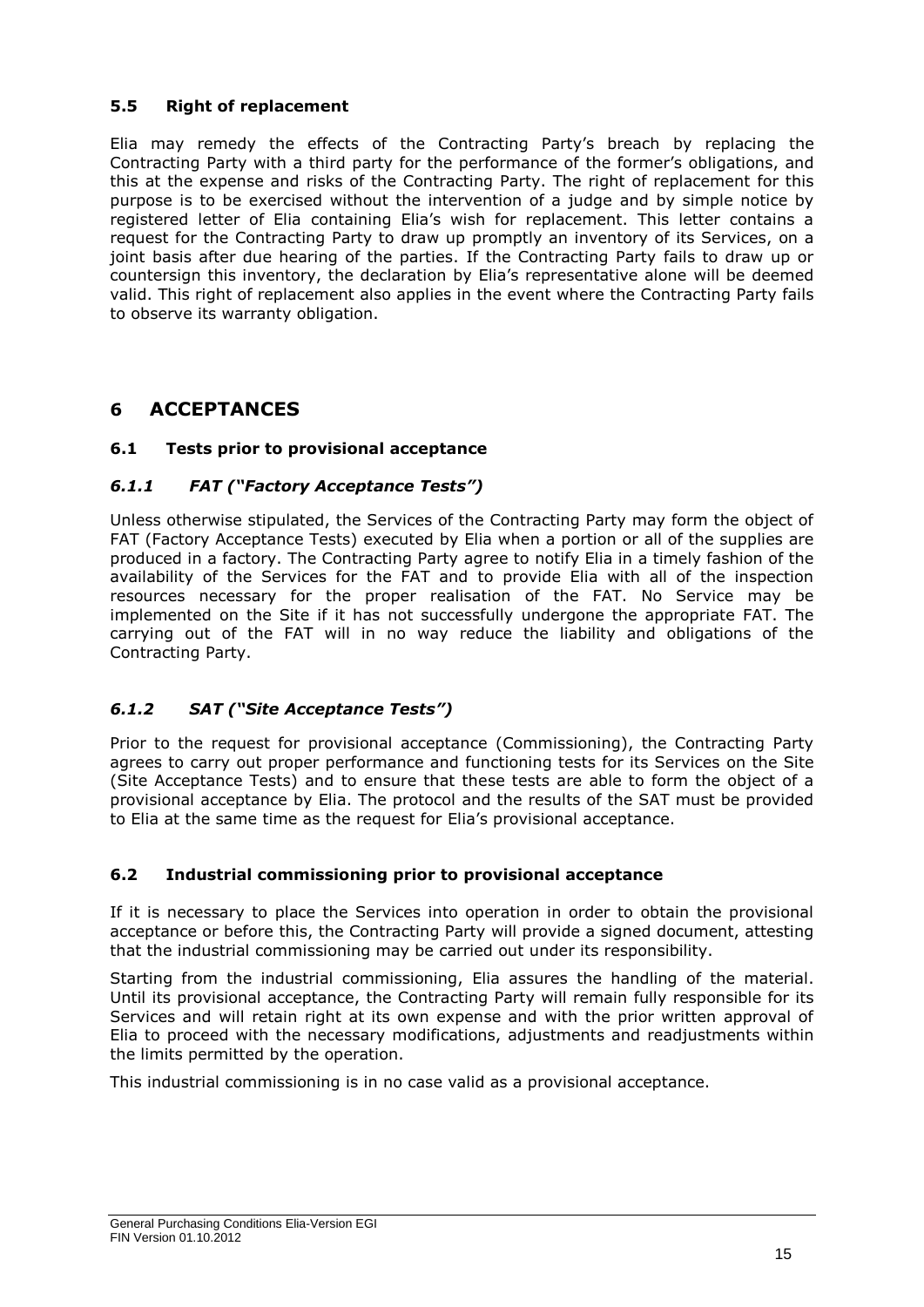## <span id="page-16-0"></span>**6.3 Refusal of the Services prior to the provisional acceptance**

#### *6.3.1 Reason for refusal*

Elia reserves its right, on justified grounds, to refuse the Services up to the date stipulated for the provisional acceptance.

Elia may particularly refuse all Services which contain the supplies:

- if, during the manufacture or assembly period, certain items are acknowledged as defective ;
- if, after the manufacture or assembly period, the Contracting Party has not, within the allocated deadlines, ensured that the items are in a state which complies with the conditions laid down in the Contract ;
- if preliminary tests show that the Services, with regard to the guaranteed operating conditions, exceed the acceptable limits set out in the Contract.

## *6.3.2 Refusal procedures*

The refusal of a Service may lead to the refusal of every Service associated with it or the refusal of the whole functional set of performances provided through the Contract.

In any event, the Contracting Party must immediately remedy to the breaches recorded. As may be the case, it will, at its own expense, dismantle, and remove every item and all material present on the Site at the time indicated by Elia. Failure to do this will allow Elia to arrange, at the expense and liability of the Contracting Party, for the demolition, dismantling, decontamination, or removal in accordance with article 5.5.

Elia may nevertheless, without prejudice to all its other rights, decide to deny the replacement of the refused Services and terminate the Contract pursuant to article 5.4. The Contracting Party will, within 30 Days after the dispatch of such notice, refund Elia the payments already received for the refused Services.

## <span id="page-16-1"></span>**6.4 Provisional acceptance ("Commissioning")**

#### *6.4.1 Granting of acceptance*

#### *6.4.1.1 Acceptance procedures*

The provisional acceptance may only be granted if the Service is completed in full and may be used in accordance with its intended purpose.

Provisional acceptance is always granted by way of a document signed by the representative of Elia. The Contracting Party may not avail itself of a tacit acceptance, even in the event of full payment of the Service or use of the same. The risks can only be transferred to Elia if the provisional acceptance is granted.

The provisional acceptance tests may, upon the request of Elia, be entrusted to an accredited inspection organisation.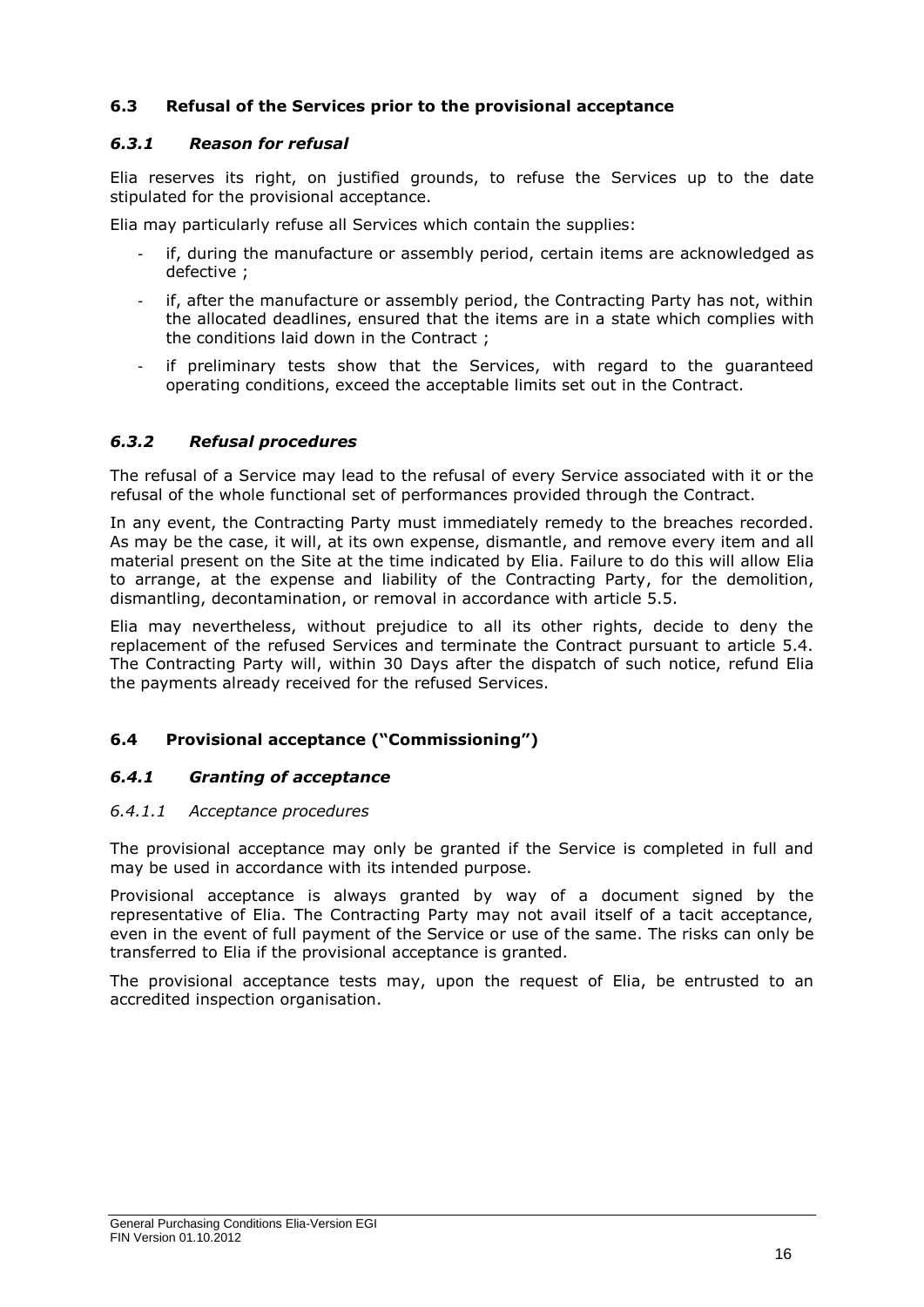## *6.4.1.2 Documents to be provided for the provisional acceptance*

The provisional acceptance may be denied if the copies of the contractually required documents for the provisional acceptance have not been submitted in advance to Elia by the Contracting Party.

By the time of provisional acceptance, the Contracting Party is to submit a complete file to Elia, accompanied by a classification of material whose contents are subject to the prior agreement of Elia. This file is to contain all the documents drawn up during the performance of the Services, including the detailed plans of all items of equipment provided and works carried out. These plans must correspond with the actual performance of the Services on the Site and take into account all modifications, including minor ones, made during the manufacture, performance, assembly, testing or adjustment.

#### *6.4.1.3 Unconditional acceptance*

Unconditional acceptance is granted if the Service meets all the requirements of the Contractual Documents, applicable law and is conform to the rules of professional practices.

#### *6.4.1.4 Acceptance with reservations*

Elia may decide to grant provisional acceptance with reservations or comments in the event of minor default(s) which do not make it impossible to use the Service for its intended purpose.

The Contracting Party must remedy these reservations or comments as soon as possible and in any case, before the final acceptance.

#### *6.4.2 Refusal of acceptance*

If the Services do not comply with the requirements of the Contractual Documents, applicable law, and/or professional practice, the provisional acceptance may be refused. The Contracting Party must provide all modifications and improvements and/or, at the choice of Elia, re-execute the Services in whole or in part, without prejudice of the sanctions provided for in Article [5,](#page-13-1) as soon as possible.

Moreover, Elia reserves the right to order, at the expense and risk of the Contracting Party, the removal of materials and equipment from the Site that are considered to be non-compliant, as well as the demolition, reconstruction, or correct reassembly of noncompliant works, both with regard to the means of performance and to the materials and equipment used.

The expenses linked to this refusal of acceptance are to be borne exclusively by the Contracting Party.

The provisional acceptance may only be granted after determination of the convincing results of any new tests and inspections. The costs of such tests and inspections are to be borne by the Contracting Party.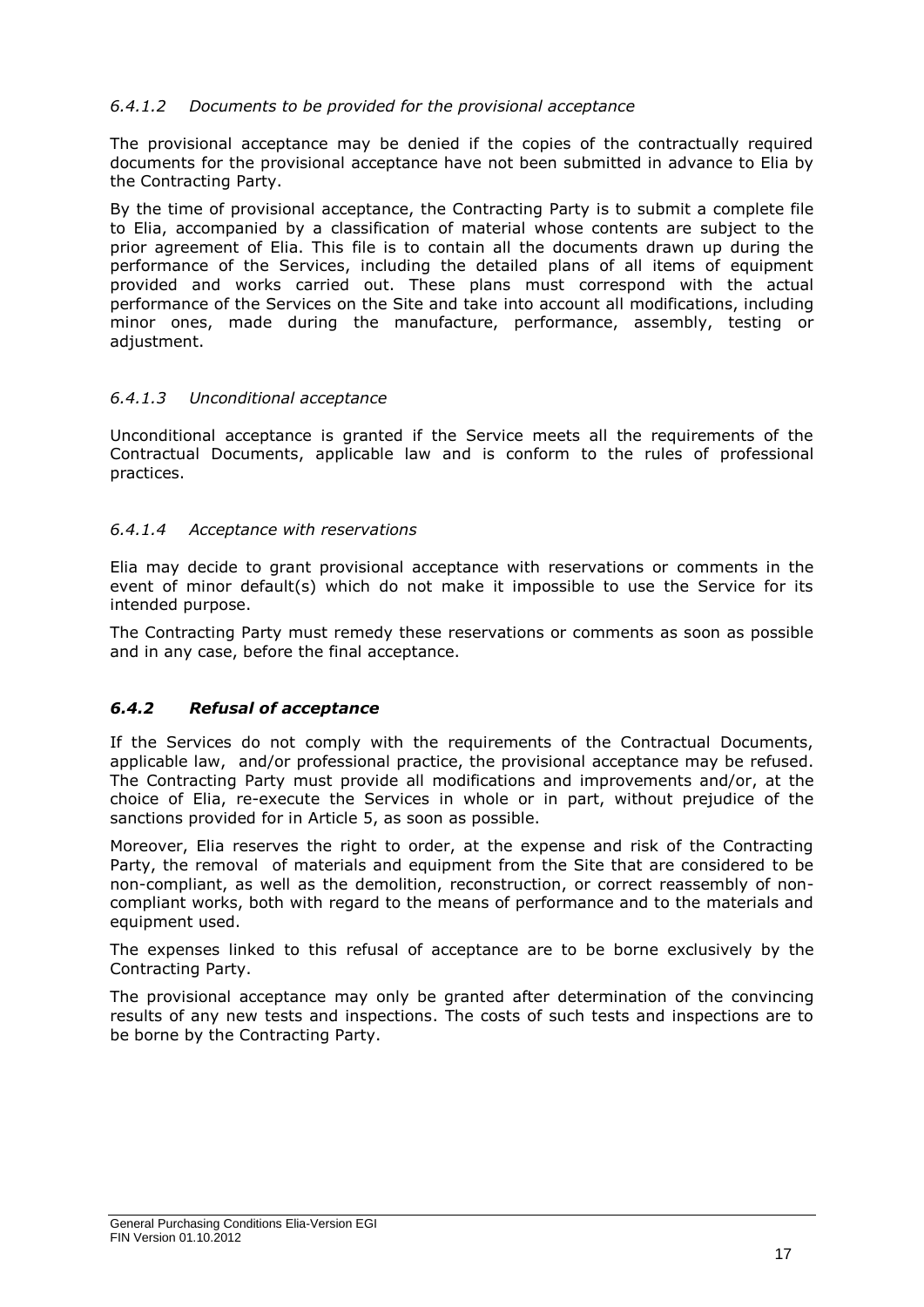## <span id="page-18-0"></span>**6.5 Final acceptance**

Upon expiry of the warranty period, the Contracting Party requests for the final acceptance of its Services if comments or reservations have been issued at the time of the provisional acceptance and/or defects observed during the warranty period. This final acceptance will be granted by means of a report signed by a representative of Elia and insofar as the Services are suitable for final acceptance. All of the remarks and reservations, which would have accompanied the provisional acceptance, must be rectified and all of the defects observed during the warranty period must have been remedied.

In the absence of remarks or reservations issued on provisional acceptance and/or defects observed during the warranty period, the final acceptance will take place tacitly at the end of the warranty period if no complaint has been expressed before this date.

# <span id="page-18-1"></span>**7 END OF THE CONTRACT**

## <span id="page-18-2"></span>**7.1 Warranty Term**

#### *7.1.1 Warranty*

Without prejudice to its liability under ordinary law, which is in no way diminished by the present clauses, the Contracting Party must guarantee its Services from any defect which may affect them during the warranty period (including the general warranties and the particular warranties set out in the Contractual Documents), for which the minimum duration is 12 months from the transfer of the risks.

Notwithstanding this, in the event that the warranty agreed between the Contracting Party and its suppliers or subcontractors has a duration or extent exceeding those deriving from the Contract, the Contracting Party agrees to subrogate Elia in its rights with regard to its suppliers or subcontractors.

## *7.1.2 Obligations of the Contracting Party*

During the warranty period, the Contracting Party agrees to remedy all defects at its expense, as well as all of their consequences, and to replace every part of the defective Services as quickly as possible and within 15 Days maximum, taking all necessary measures to avoid the impairment of operations. The Contracting Party alone bears all costs, particularly transportation and man-hours, including the costs which may be made by Elia.

If Elia purchases new material from third parties and makes it available to the Contracting Party within the framework of the performance of the Contract, the Contracting Party will nevertheless be responsible for the complete and satisfactory performance of the Contract.

If the defect derives from a design or manufacturing error, the Contracting Party has to replace or modify all identical components forming part of its Service, even if these have not given rise to any incident.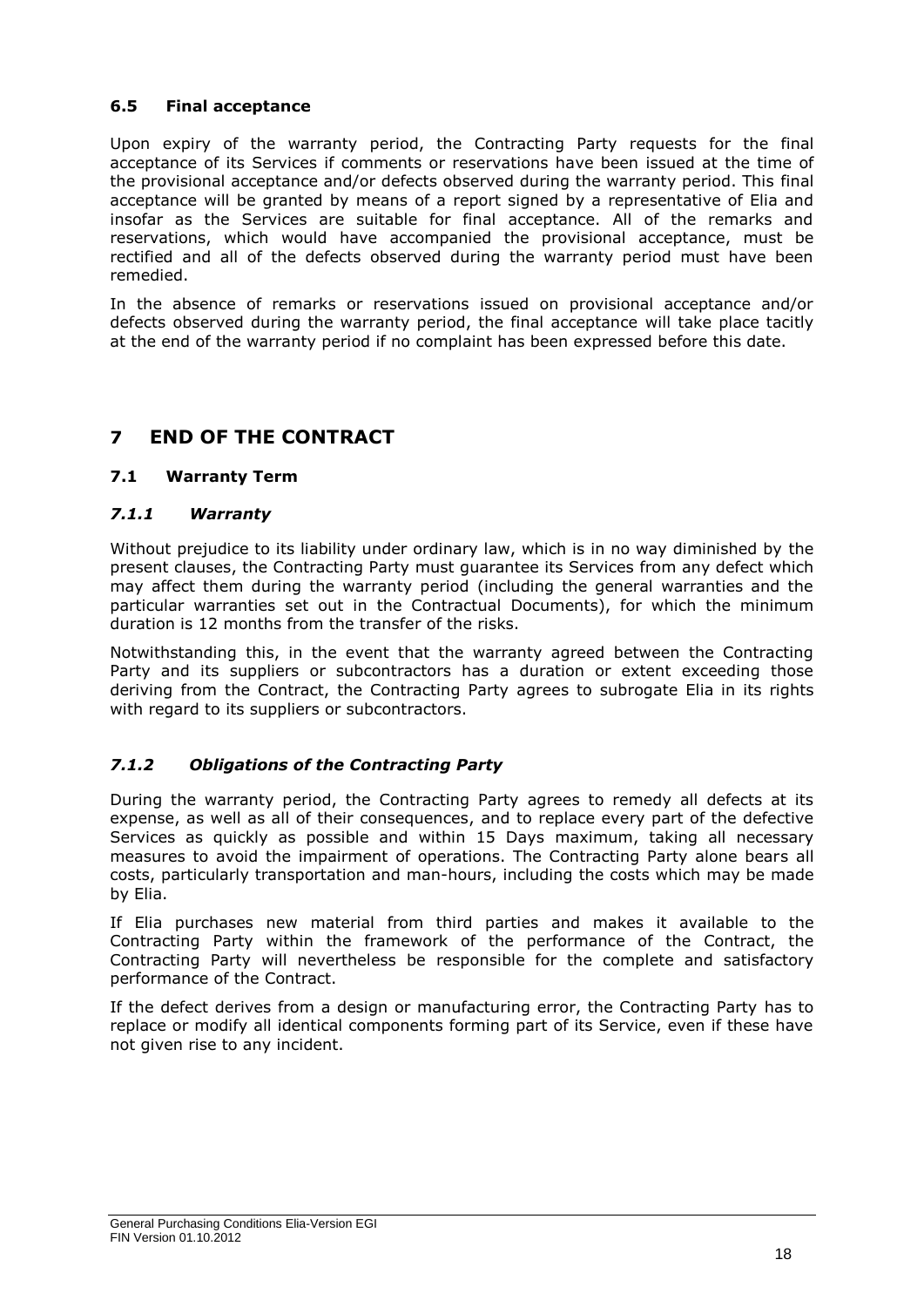## *7.1.3 Extension of the warranty period*

If, during the warranty period, all or part of the Services is unavailable, the entire warranty period shall be extended by the cumulative duration of all of these periods of unavailability.

If, during the warranty period, it is necessary to replace an element of the Services, the warranty period for the specific element shall only accrue as from the transfer of risks for the replacement items.

If, during the warranty period, it is necessary to replace an element due to abnormal wear, breakage, or an operational defect, the extension of the warranty period applying to this element will not form an obstacle to the pronouncement by Elia of a partial definitive acceptance, insofar as the replacement element does not entail the decommissioning of the Services as a whole.

## <span id="page-19-0"></span>**7.2 Technical support**

Independently of its obligations regarding replacement, repair, and warranty, the Contracting Party is obliged to pursue the activities or the production necessary for use of the Services by Elia, for a normal duration. In this capacity, the Contracting Party undertakes to:

- provide identical Services for a sufficient period, from the expiry of the warranty period onwards. In any event, the Contracting Party will only terminate the production of a good or the provision of the service useful for the use of the object of the Contract after having given Elia prior notice of 18 months and having submitted to it all of the elements which Elia requires to take over the monitoring;
- provide the technical support Services on the Site for a sufficient period, from the expiry of the warranty period onwards, in order to assist Elia with the installation, operations, processing, and maintenance. This technical support will not be borne by Elia during the warranty period.

## <span id="page-19-1"></span>**7.3 Termination**

#### *7.3.1 General right of termination*

Elia may terminate the Contract at any time by registered letter without justification, observing a prior notice period of 30 Days. The notice period begins to count down from the day after the date of the registered letter's posting.

By the expiry date of the notice, the Contracting Party must return all work clothes, documents, information, source codes, etc. which might have been provided by Elia. These elements and data are and will remain the exclusive property of Elia.

Except in the event where articles 4.14, 8.9, and 9.1 apply and without prejudice of article 5.4, in the event of termination of the Contract, Elia agrees to pay the Contracting Party (i) the remuneration due, by way of application of the Contract, for the Services provided up to the date of suspension or termination of the Contract (with only the first of these two dates being taken into account) and (ii) the unamortised quota of the specific investments which were made by the Contracting Party exclusively at the request of Elia, insofar as these investments cannot reasonably be used for the performance of another work. No other indemnity will be due from Elia to the Contracting Party, even for lost income.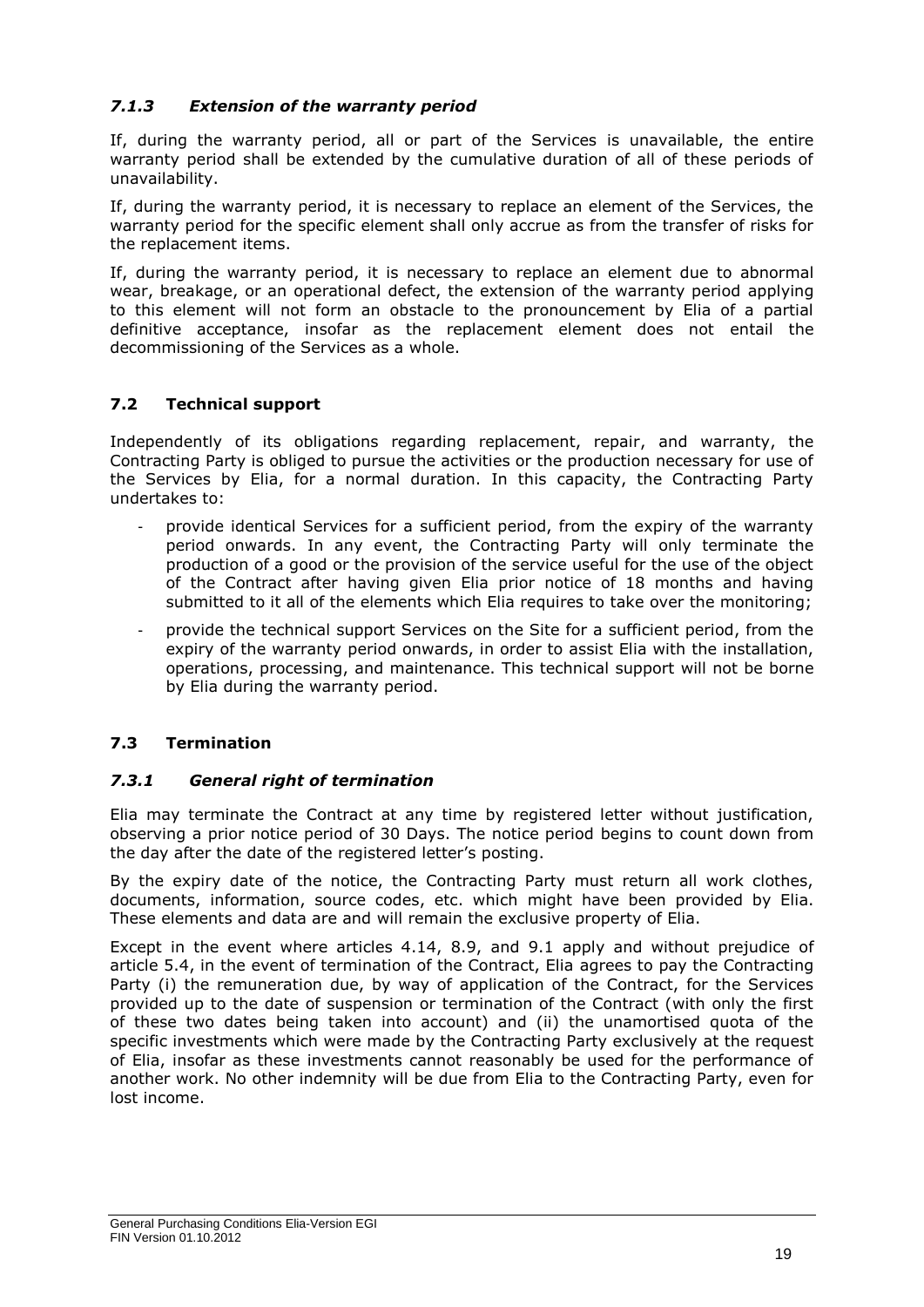## *7.3.2 Bankruptcy*

Elia is entitled to—without being forced to paying an indemnity to the Contracting Party terminate the Contract with immediate effect by registered letter in the event of death, ceasing of payments, insolvency, placing into liquidation of the Contracting Party, or when the Contracting Party waives a significant part of its assets in whole or in part.

# <span id="page-20-0"></span>**8 MISCELLANEOUS PROVISIONS**

## <span id="page-20-1"></span>**8.1 Non-exclusivity**

The conclusion of the Contract does not give the Contracting Party any right of exclusivity. Even during the validity period of the Contract, Elia may order the performance of Services identical or similar to those described in the Contractual Documents by other contracting parties or by its own services. On account of this, the Contracting Party may not invoke any right to compensation.

## <span id="page-20-2"></span>**8.2 Assignment**

#### *8.2.1 Assignment of the Contract by the Contracting Party*

Unless Elia issues prior written authorisation, the Contracting Party is prohibited from assigning to third parties all or part of the rights, claims, and obligations resulting from the Contract.

#### *8.2.2 Assignment of the Contract by Elia*

Elia may assign all or part of the rights and obligations under the Contract to any company linked to or associated with it pursuant to the Company Code or the Law of 29 April 1999 relating to the organisation of the electricity market, and will do this by informing the Contracting Party of this assignment as soon as possible.

#### <span id="page-20-3"></span>**8.3 Delegation by Elia**

Elia may grant the power to any third party to carry out any action provided in the Contract in its name and on its behalf.

#### <span id="page-20-4"></span>**8.4 Languages**

The language of the Contract is specified in the Contractual Documents and is to be applied to all of the documents. In the event of contradiction and/or ambiguity, the version of a Contractual Document drawn up in the language of the Contract will prevail over any other version.

Any document relating to the Contract supplied by the Contracting Party must be translated, at the expense of the Contracting Party and at the request of Elia, into French, Dutch, and/or English by a reasonable deadline.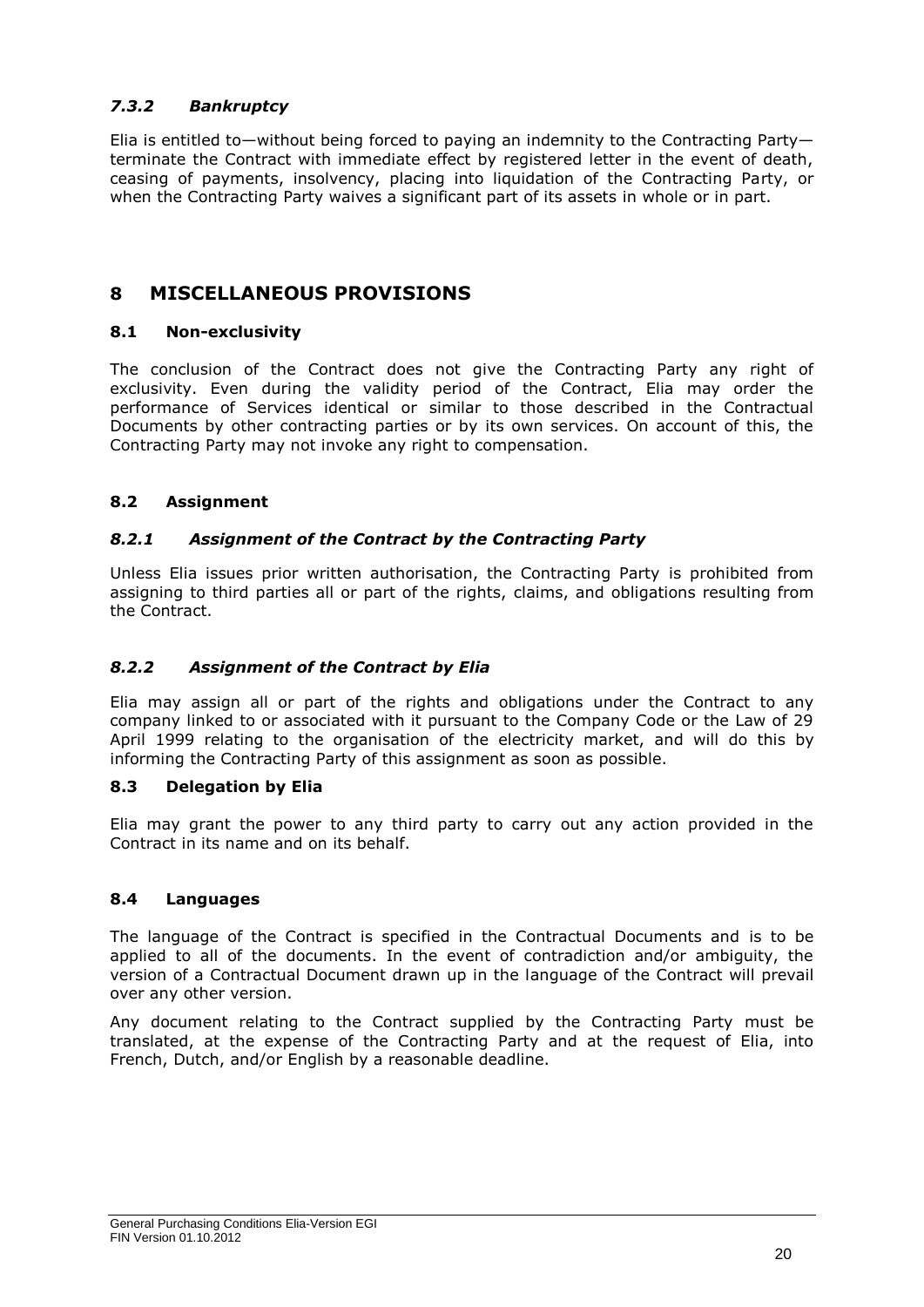## <span id="page-21-0"></span>**8.5 Administrative authorisations**

The Contracting Party is responsible for obtaining the prior authorisations and licences requested by the competent authorities and/or the approved acceptance bodies for the supply and performance of the Services.

The Contracting Party is not authorised to claim a price supplement after the conclusion of the Contract for submitting request or for making its Services compliant with the requirements of the competent authorities and/or approved acceptance bodies.

The Contracting Party agrees to provide Elia, at the request of the latter party, with all of the information relating to the Services provided which are necessary for Elia to submit the authorisation requests.

#### <span id="page-21-1"></span>**8.6 Relations between the parties – Independence**

Each of the parties remains independent from the other. Neither the Contracting Party nor any person or third party designated by the Contracting Party to perform the Contract is the employee, associate, agent, representative or legal representative of Elia.

No element of the Contract may be interpreted as creating an agency or distribution relationship between the Parties, creating a joint venture or permitting one party to represent or commit the other party regarding third parties.

#### <span id="page-21-2"></span>**8.7 Complaints**

If the Contracting Party wishes to submit a complaint, it must provide information on the grounds of this complaint by a registered letter to Elia within 8 Days of the occurrence of the facts that caused it. Elia acknowledges receipt within 8 Days.

As from the date of Elia's notice of receipt, the Contracting Party will have 30 Days to submit a complete case file, stating the grounds for the complaint and evaluating the amount of the loss incurred. If the Contracting Party is unable to submit this complete case file by this deadline, it will inform Elia, which may grant it a new deadline, if this impossibility results from the very nature of the Contract and is not attributable to the Contracting Party. If the Contracting Party has not submitted its case file by the deadline established above, which may have been extended, the Contracting Party will be considered to have waived its complaint.

Elia notifies its position to the Contracting Party within 30 Days of receipt of the complete case file.

#### <span id="page-21-3"></span>**8.8 Waiver**

Any waiver and/or non-application of a provision of these General Purchasing Conditions is not to be interpreted as constituting a waiver and/or general non-application of the General Purchase Conditions.

#### <span id="page-21-4"></span>**8.9 Divisibility**

If one of the provisions of these general purchase conditions dispositions is vitiated by nullity or is unenforceable, the other provisions remain in full effect. The Parties replace the null or unenforceable clause by a legal, valid, or enforceable provision in accordance with their initial objective.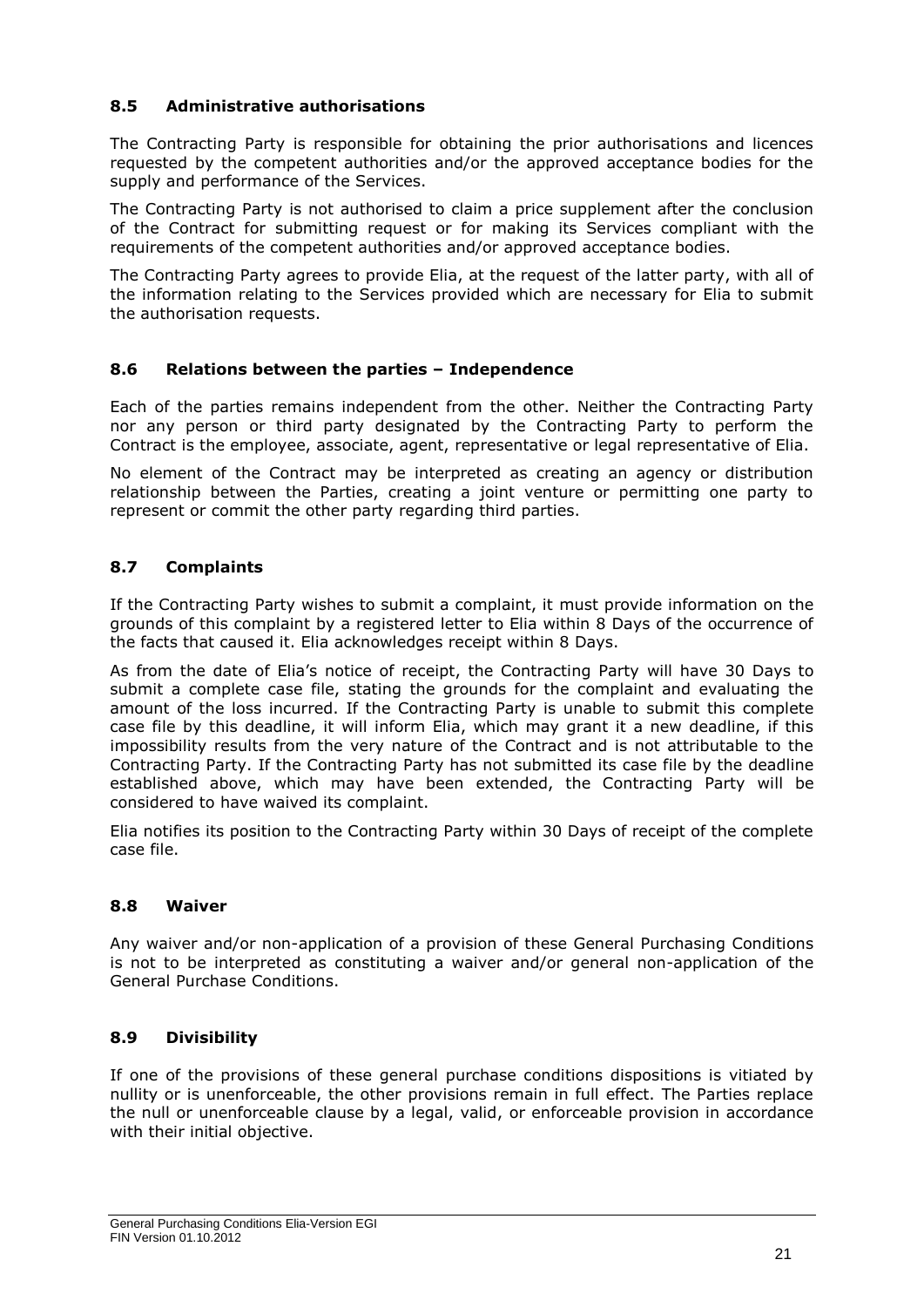If such a clause is not concluded within 30 Days of the date of submission of the registered letter requesting the other party to initiate these negotiations, each of the parties will be entitled to terminate the Contract without compensation, with prior notice of 30 Days.

## <span id="page-22-0"></span>**8.10 Confidentiality**

## *8.10.1 Commitment of the parties*

The Parties hereby give a mutual undertaking to safeguard the confidentiality of all Confidential Information, as defined below, which the Party and/or its staff and enforcement agents must be able to access, whether or not within the framework of an employment contract, and which is necessary for the conclusion or performance of the Contract.

The Contracting Party declares that it has been personally and specifically informed by Elia and has familiarised itself with the specific provisions on confidentiality obligations regarding the manager of the Belgian electricity transport network (at both federal and regional levels).

## *8.10.2 Definition*

Confidential Information (hereafter referred to as "Confidential Information") is all information that one Party (hereafter referred to as the "Notifying Party") transmits to the other Party (hereafter the "Recipient Party"), with the exception of the following information:

- information which, at the time of the transmission, was already in the public domain ;
- information already legally known by the Recipient Party and/or its employees and work agents at the time of transmission, and which has not been communicated by the Notifying Party, prior to the transmission, directly, indirectly, or by breaching an obligation of confidentiality ;
- the information which, after transmission, has been brought to the attention of the Recipient Party and/or its staff and work agents via a third party, without breaching an obligation of confidentiality with regard to the Notifying Party.

#### *8.10.3 Authorised disclosure*

Each Recipient Party undertakes not to disseminate and to keep confidential all Confidential Information in whatever form, with the exception of the disclosure:

- to its staff and work agents, whether within the context of an employment contract with them or not, insofar as this is necessary for the performance of the Services and insofar as the Contracting Party provides advance written evidence that these individuals do not work for the Stakeholders cited below and are least bound by the same obligation of confidentiality as the one in question ; or
- to the competent regulatory, administrative, and judicial authorities which may request disclosure of the same, in which case the Recipient Party will, as far as possible, inform the Notifying Party of the situation in advance, and will reach an agreement concerning the form and content of the communication of this information.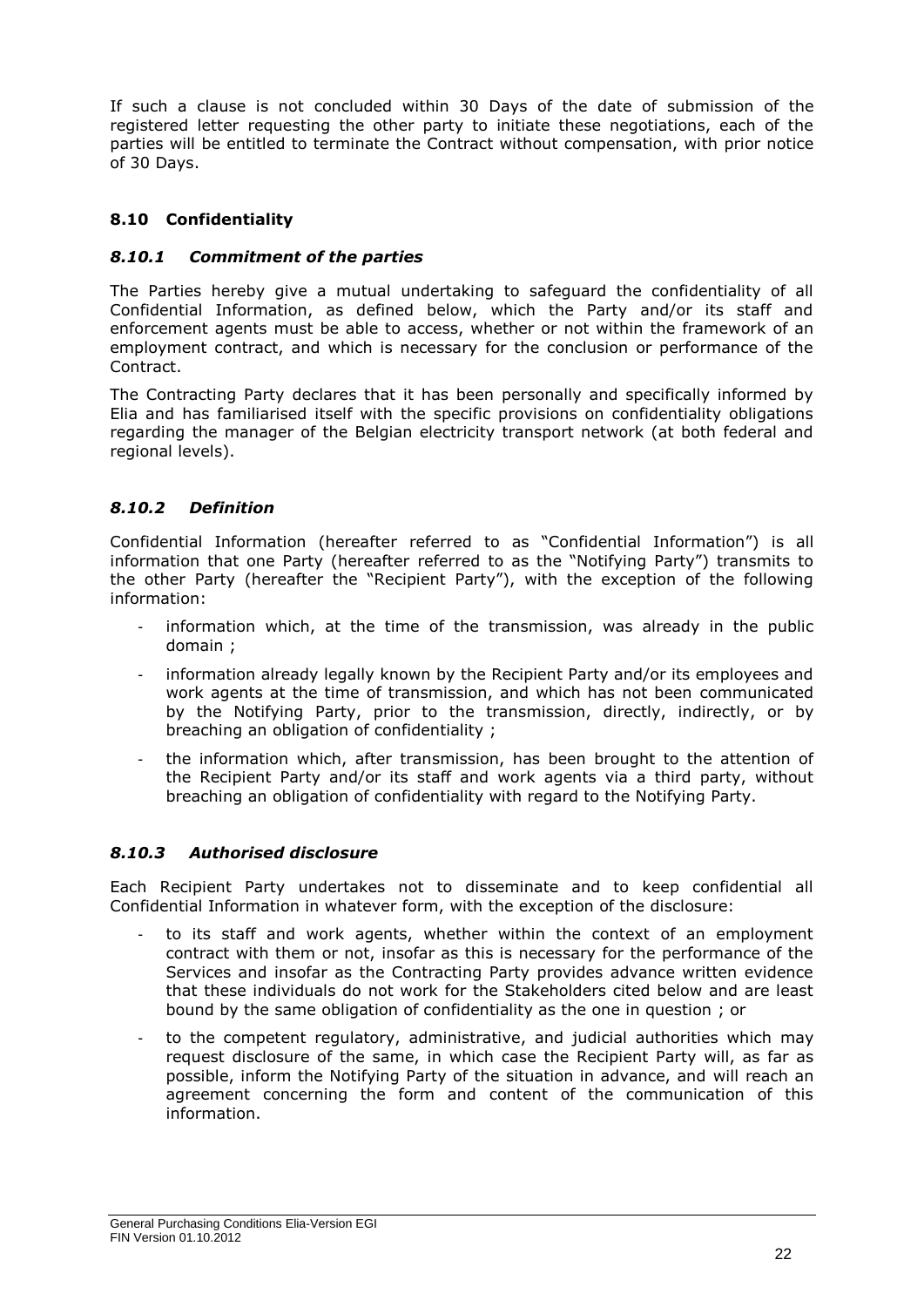## *8.10.4 Absence of transfer of property rights*

The transmission of the Confidential Information does not entail any transfer of property nor of any other right other than those mentioned in the Contract

## *8.10.5 Destruction of documents*

In the event that the Contract is not concluded, the Bidder undertakes to return or to provide evidence of the destruction of all of the documents and information, regardless of medium, which it has received or obtained, concerning the conclusion or performance of the Contract, and which contain Confidential Information. The Recipient Party may only retain one single copy for archiving purposes.

## *8.10.6 Lack of reference*

The Contracting Party and/or its staff and work agents, whether within the context of an employment contract or not, may not refer to the Confidential Information, to the Bid, to the Contract or to its performance in any publication or presentation of a scientific, technical, commercial, or any other nature without the prior written agreement of Elia.

## *8.10.7 Commitment regarding the use of the Confidential Information*

The Contracting Party declares and guarantees that the Confidential Information will only be used for the purposes of establishing the bid/performance of the Services, [and for no other purpose, notably, but without limitation, the activities of producers, suppliers, network managers, intermediaries, and other national and foreign stakeholders considered by electricity legislation (hereafter the "Stakeholders")].

## *8.10.8 Breach of confidentiality and gross misconduct*

Any breach of this obligation of confidentiality by the Recipient Party is considered a gross misconduct and entitles the Notifying Party, pursuant to article 5.4, to terminate any contractual relationship, transaction, or other relationship with the Recipient Party immediately and without any indemnity being due, without prejudice to the right of the Notifying Party to obtain full compensation for any loss deriving from the said misconduct.

## *8.10.9 Duration of confidentiality*

Each Party undertakes to observe this obligation for up to five (5) years after the end of the Contract or in the event that the Contract is not concluded, after the notification of the Confidential Information.

#### *8.10.10 Exemption to confidentiality*

As an exception to the above, the Contracting Party hereby authorises Elia to submit a copy of the Contractual Documents to any other Contracting Party with which Elia has before concluded a Contract, in which this latter party, termed the Third Party-Contracting Party, has the obligation to use the Services of the Contracting Party. The Contracting Party undertakes to apply the contractual conditions applied to Elia to this Third Party-Contracting Party.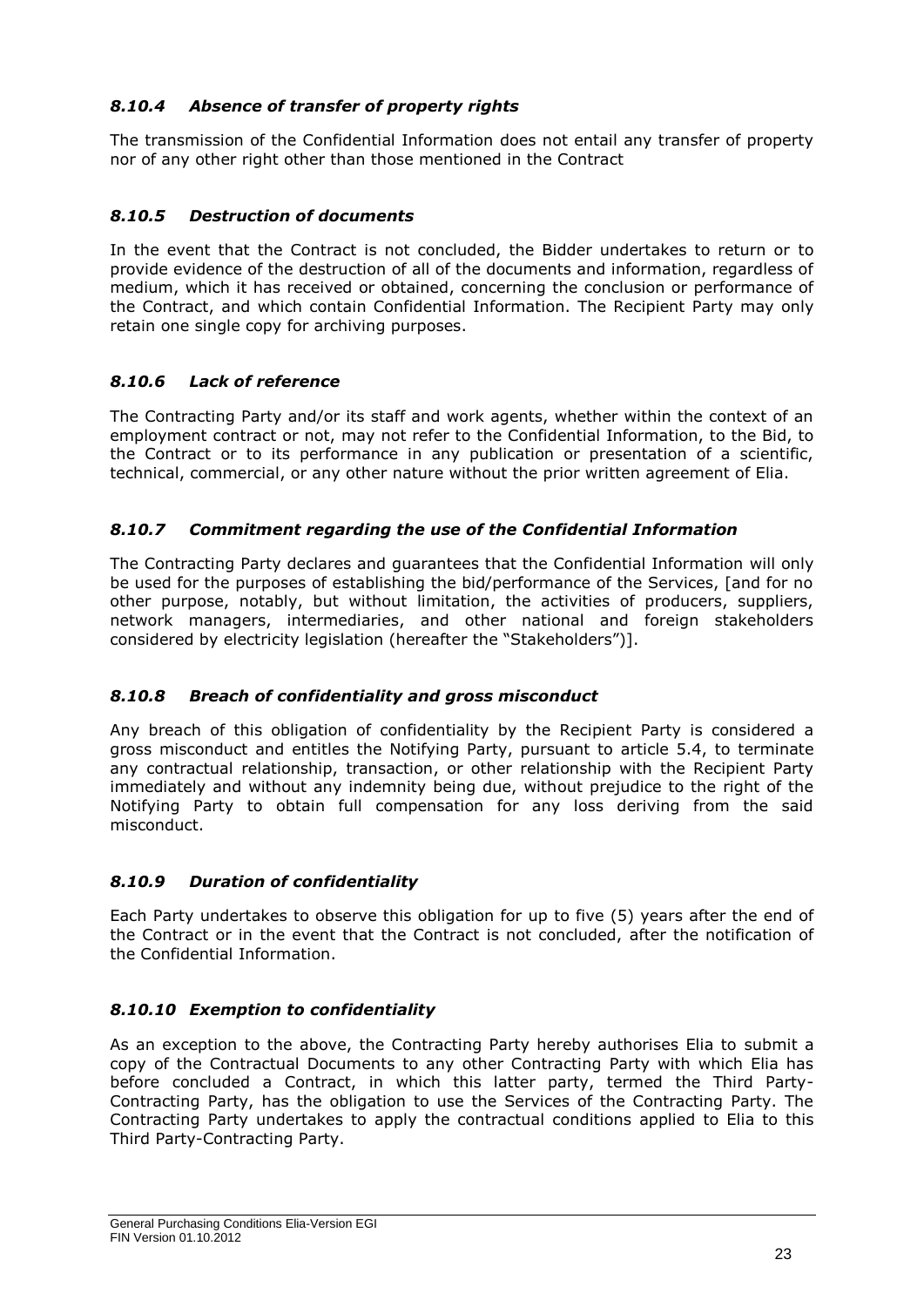Elia will inform the Contracting Party in advance of the name of the Third Party-Contracting Parties likely to use the Contract and undertakes not to disclose passages of the Contractual Documents for which the Party has duly justified their confidentiality.

## <span id="page-24-0"></span>**8.11 Fraud**

If Elia discovers, at any moment, that the Contracting Party is guilty of any action, agreement, or understanding of a nature to distort normal competition conditions, Elia may terminate the Contract in progress, as well as exclude the Contracting Party from participating in any capacity in any of the Contracts which Elia may conclude for a maximum period of 2 years as from the decision of exclusion.

## <span id="page-24-1"></span>**8.12 Disputes**

## <span id="page-24-2"></span>*8.12.1 Applicable law and competent courts*

The Contract is exclusively subject to Belgian law. The courts of Brussels have sole jurisdiction.

## *8.12.2 Resolution of technical disputes*

In the event of a disagreement of a technical nature between Elia and the Contracting Party, the dispute may be submitted to an expert designated jointly by the parties or, in the absence of an agreement, by the Chairman of the Commercial Court of Brussels, at the request of the first party to take action.

In the absence of an agreement on the application of this procedure, article [8.12.1](#page-24-2) will apply.

The sole mission of the expert will be to settle the technical dispute and hence, as the case may be:

- to impose the changes to be made to the technical conditions of the Contract, as well as the resulting modifications, particularly with regard to the prices and contractual deadlines ;
- to determine whether the provisional acceptance should have been granted and if so, to set the date on which the provisional acceptance should have been granted ;
- to determine whether the final acceptance should have been granted and if so, to set the date on which the final acceptance should have been granted.

The expert issues his or her decision within 30 Days of the date of the appointment. The parties may submit any document to the expert in advance that is of use for resolving the dispute as quickly as possible. A copy of these documents is to be notified at the same time to every other party involved in the proceedings.

The expert's decision is binding on Elia and on the Contracting Party as well as on any other intervening party that has agreed to take part in the proceedings. The expenses of the expert's report are to be shared between Elia and the Contracting Party, as decided by the expert.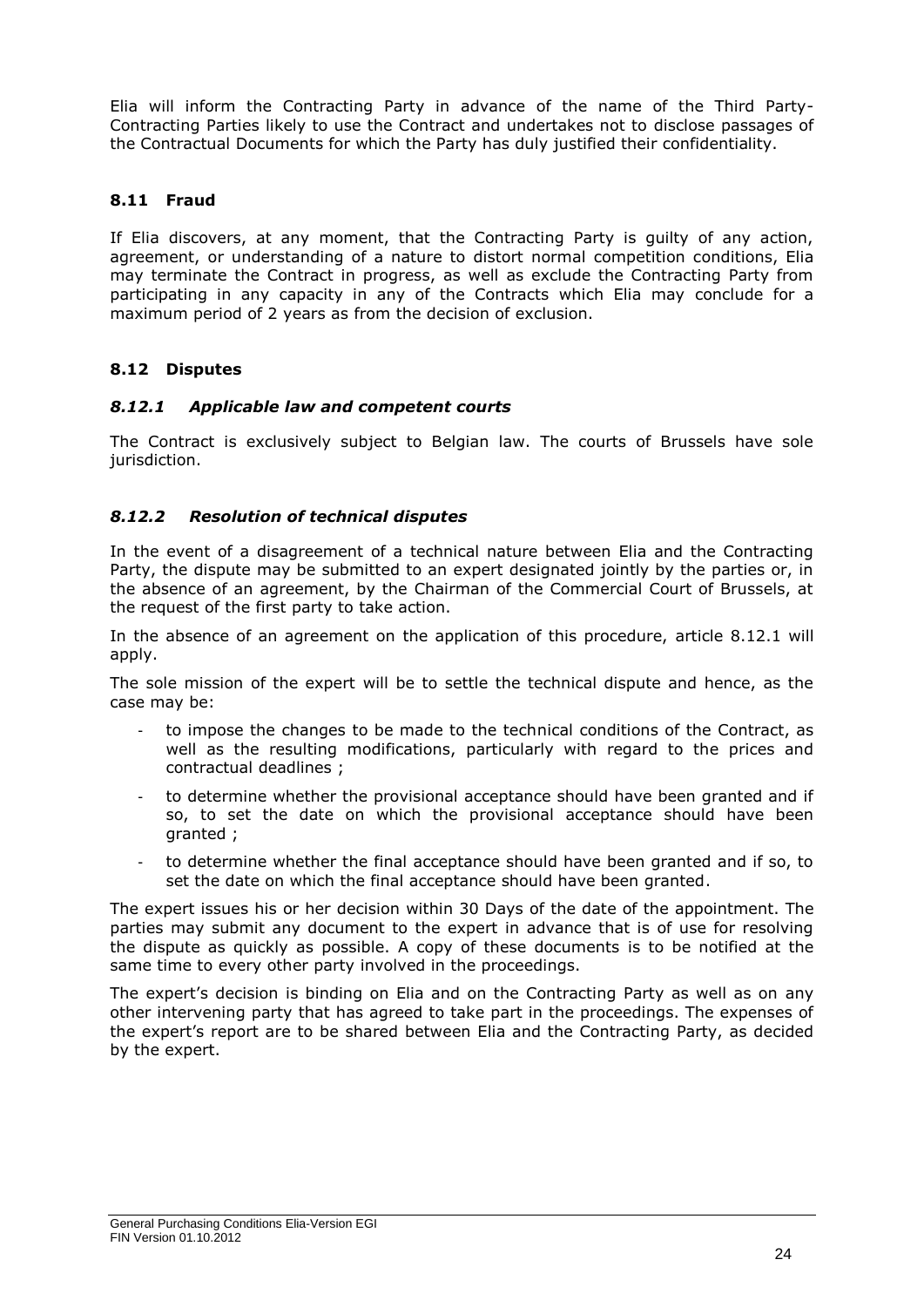# <span id="page-25-0"></span>**9 PROVISIONS SPECIFIC TO EMPLOYMENT CONTRACTS**

## <span id="page-25-1"></span>**9.1 Approval**

The Contracting Party is responsible for the compliance with the accreditation requirement by the subcontractors on which it draws and is liable for all losses linked to the failure by these latter parties to observe the same.

## <span id="page-25-2"></span>**9.2 Implantation**

The Contracting Party ensures that the plans submitted to it by Elia comply with the actual conditions and are compatible with the works already executed and/or to be executed; it must notify Elia of any observed anomaly within 15 Days of the receipt of the plans.

The area of the works to be executed must be determined at the Site and must be materialized by a demarcation made by Elia, albeit under the custody and liability of the Contracting Party until the provisional acceptance. The Contracting Party may also demarcate this, for its own needs and in compliance with the regulations of Elia in effect. It will immediately notify Elia of any anomaly. The adaptation of the demarcation according to the progress of the works will be decided in consultation with Elia.

The Contracting Party adopts the measures necessary for the replacement of any damaged or missing element or which it must displace or cover during the works period.

Elia reserves the right to order the modification, at any time and at the expense and risk of the Contracting Party, of any installation that does not comply with the plans and/or the existing axes and markings. If the Contracting Party fails to comply with the orders given by Elia to that effect, Elia may, at the expense and risk of the Contracting Party, take over from the Contracting Party or replace it by third party, pursuant to article 5.5.

#### <span id="page-25-3"></span>**9.3 Safety and health coordination**

The Contracting Party agrees to observe all of the obligations arising from the applicable regulations regarding the well-being of workers and temporary or mobile construction sites.

During the performance, all modifications discussed in consultation with the health and safety/performance coordinator will be added in the order in which they are presented in the health and safety plan, so that this plan reflects the state of progress of the works at all times.

All directives relating to safety, given by the health and safety/performance coordinator, must be strictly observed.

## <span id="page-25-4"></span>**9.4 Coordination log**

The coordination log designates the file composed of all the documents kept updated by the health and safety/performance coordinator and which contain information and notes relating to the coordination and events occurring during the performance of the works. The coordination log must be completed and kept updated pursuant to the applicable regulations.

All modifications proposed regarding the performance of the Contract, as well as all complaints by the Contracting Party and by Elia relating to safety will be systematically recorded and countersigned by the two parties for information purposes.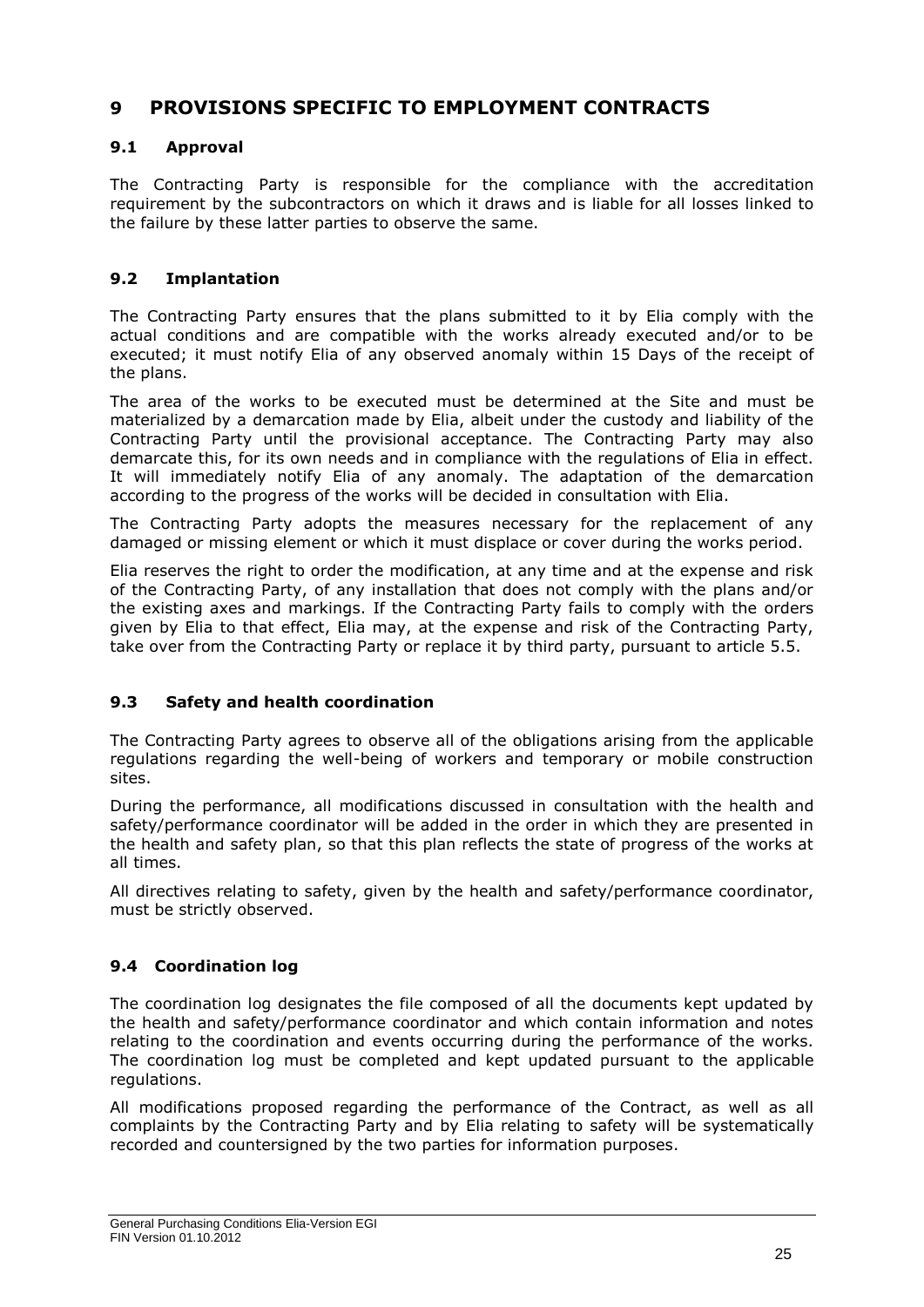Recording in the coordination log merely serves as an organised registration and in no way indicates an acceptance of the proposed modification or submitted complaint. It does not exempt the Contracting Party from observing the formalities set forth in articles 4.2.3 and 8.7, as appropriate.

## <span id="page-26-0"></span>**9.5 Construction site meetings**

#### *9.5.1 Preparatory meeting for the opening of the construction site*

Elia will organise a preparatory meeting for the opening of the construction site, relating, at least, to the following points:

- the presentation of the project ;
- the presentation of the works scenario ;
- the presentation of the planning ;
- the presentation of the intervening parties ;
- the examination of the health and safety plans: these must be submitted to Elia's project coordinator, and to the health and works safety coordinator prior to the preparatory meeting for the opening of the construction site ;
- the identification and the definition of the specific risks arising from the local situation/environment ;
- the information requests sent to the entrants by the Contracting Party.

The Contracting Party will draw up a meeting report on the following points at least:

- the issues and instructions discussed ;
- the various documents ;
- the attendance list.

## *9.5.2 Construction site opening meeting*

After the preparatory meeting for the opening of the construction site, Elia will organise a construction site opening meeting, during which, the following actions will be carried out:

- the submission of the final health and safety plans;
- the drawing up of the work authorisations ;
- the submission of the demarcation plan;
- the establishment of any other document needed due to the presence of third parties (manager of the distribution network, customer, etc.).
- the submission of the evidence of possession by the Contracting Party of all of the information regarding the entrants of the site.

The Contracting Party will draw up a meeting report, relating, at least, to the following points:

- the issues and instructions discussed;
- the various documents :
- the attendance list.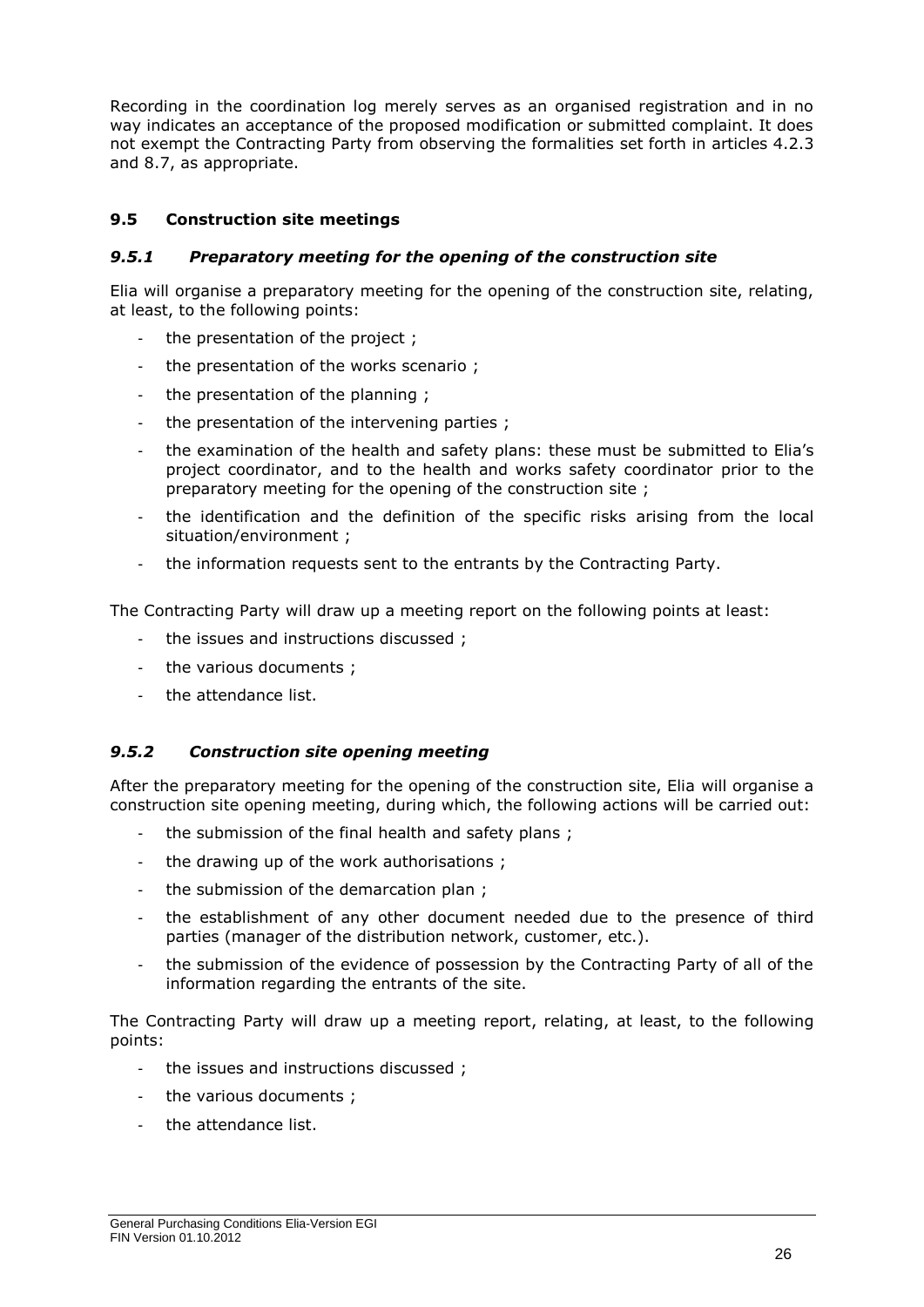## *9.5.3 Safety information meetings*

The safety information meetings aim to inform workers and encourage them to adopt safety conscious behaviour and actions. These have a minimum frequency of one meeting per month. The Contracting Party is responsible for notifying sufficient information to the performing parties and for organising the information meetings.

A new safety information meeting will, moreover, be organised no later than the day following an accident that occurred or almost occurred.

## *9.5.4 Construction site meetings*

A construction site meeting must be periodically organised on the date and time set by mutual agreement. The decisions necessary for the proper execution of the works, as well as the organisational agreements, will be taken during these meetings.

In any case, the following parties will take part in these meetings:

- the representative(s) of Elia ;
- the Contracting Party's head of the construction site, holding sufficient decisionmaking powers to ensure the observance of the decisions taken.

If need be, the following persons may take part in the meetings:

- the project manager of the Contracting Party ;
- the other interested persons (e.g., public authorities, owners, or operators of the land and subsoil, etc.) ;
- the health and works safety/performance coordinator :
- any person whose presence is considered useful by Elia.

These meetings have the objective of discussing the progress of the works according to a defined plan, i.a.:

- verification and approval of the minutes of the previous meeting;
- safety and environment organisation ;
- administrative issues ;
- aspects of technical organisation;
- performance planning ;
- financial aspects.

Minutes of the meeting will be drawn up by the Contracting Party within 5 Working Days of the meeting. Elia will give its approval before the distribution of the said report.

The agreements recorded in the approved minutes of the construction meetings have a binding character and form an integral part of the Contract, if they do not differ from it substantially.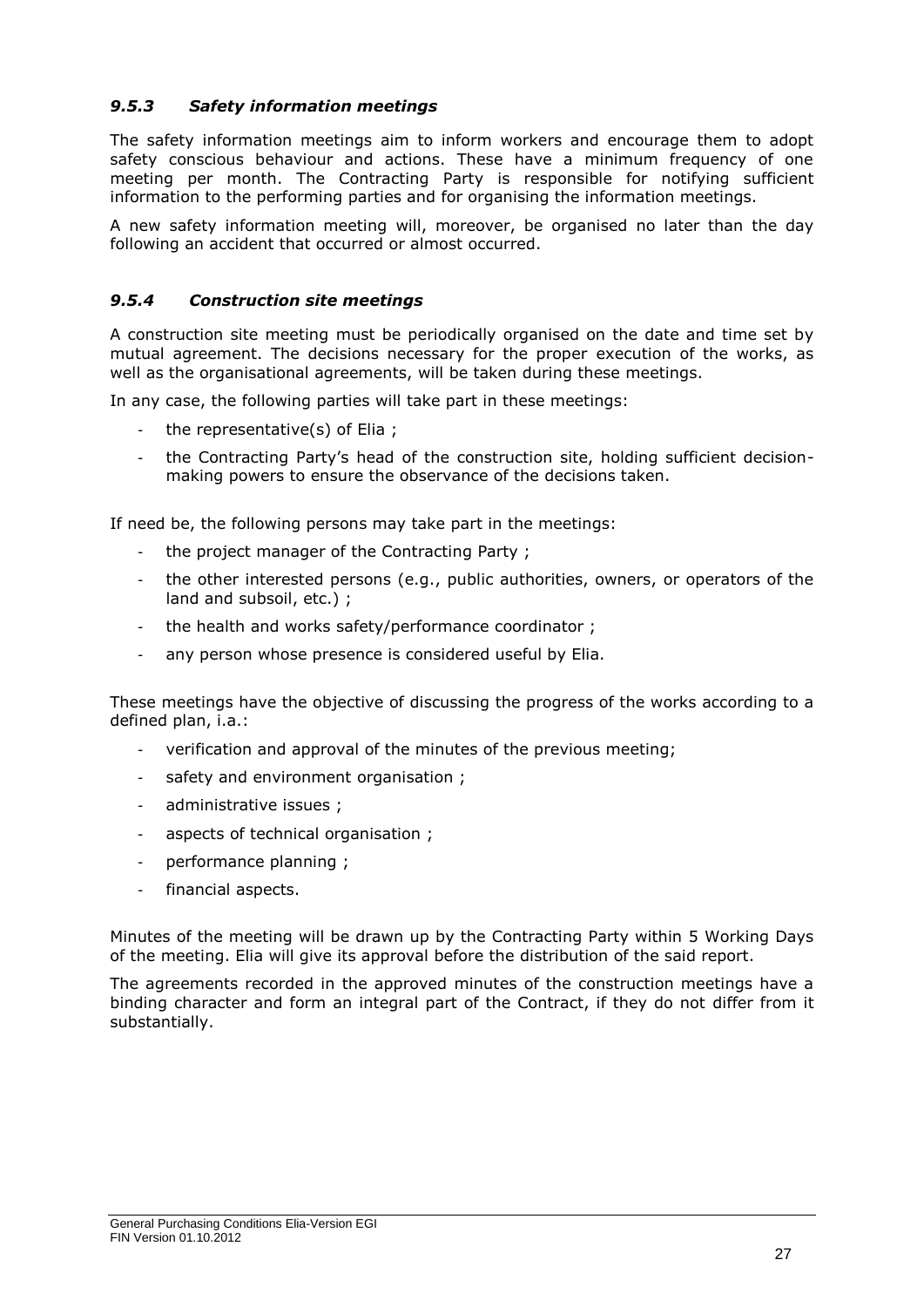## <span id="page-28-0"></span>**9.6 Organisation of the construction site**

The Contracting Party must provide for the various locations and items of equipment on the Site or outside it for its workers, subcontractors, and the site installations.

The Contracting Party is responsible for its tools. If a third party is authorised to use these tools, even provisionally, this will be at the Contracting Party's own risk.

#### <span id="page-28-1"></span>**9.7 Delivery of supplies necessary for the performance of the works**

Every supply necessary for the performance of the works delivered on behalf of Elia to the Site during the works must be taken over by the Contracting Party, which must, notably, indicate the storage area at the same, and take all useful measures to ensure that they do not suffer from any deterioration or disappearance. All storage expenses are to be borne by the Contracting Party.

On delivery, the Contracting Party must verify the apparent condition of each delivery and verify its compliance with the delivery receipt. The Contracting Party must submit every delivery receipt to Elia's representative.

## <span id="page-28-2"></span>**9.8 Discoveries during the works**

In the event of the discovery of objects of an artistic, archaeological, or historical interest, human remains, weapons, etc., the Contracting Party must immediately inform Elia and the competent authorities and comply with the legal provisions in force and with the provided guidelines. The Contracting Party subrogates Elia in its rights with regard to these remains.

## <span id="page-28-3"></span>**9.9 Road traffic**

Traffic on roads or highways, railways or waterways or access routes may not be interrupted, even momentarily, without the written agreement of the relevant authorities and public services.

The Contracting Party submits requests in due time for authorisation relating to the disruption of the usual traffic and safety on roads and waterways to the relevant authorities and public services.

The Contracting Party should nevertheless limit the disruptions resulting from the works to operators and local residents as much as possible. Consequently, it will particularly adapt the approaches to the sites necessary for the performance of the Contract, so as to ensure free access to properties, possessions, etc. It will create the footbridges required for use by pedestrians and vehicles.

The Contracting Party bears in any event the full liability for the direct and indirect consequences resulting from the disruption to traffic and the price submitted by the Contracting Party includes all direct and indirect expenses due to disruptions and instructions to traffic for the entire period of the works.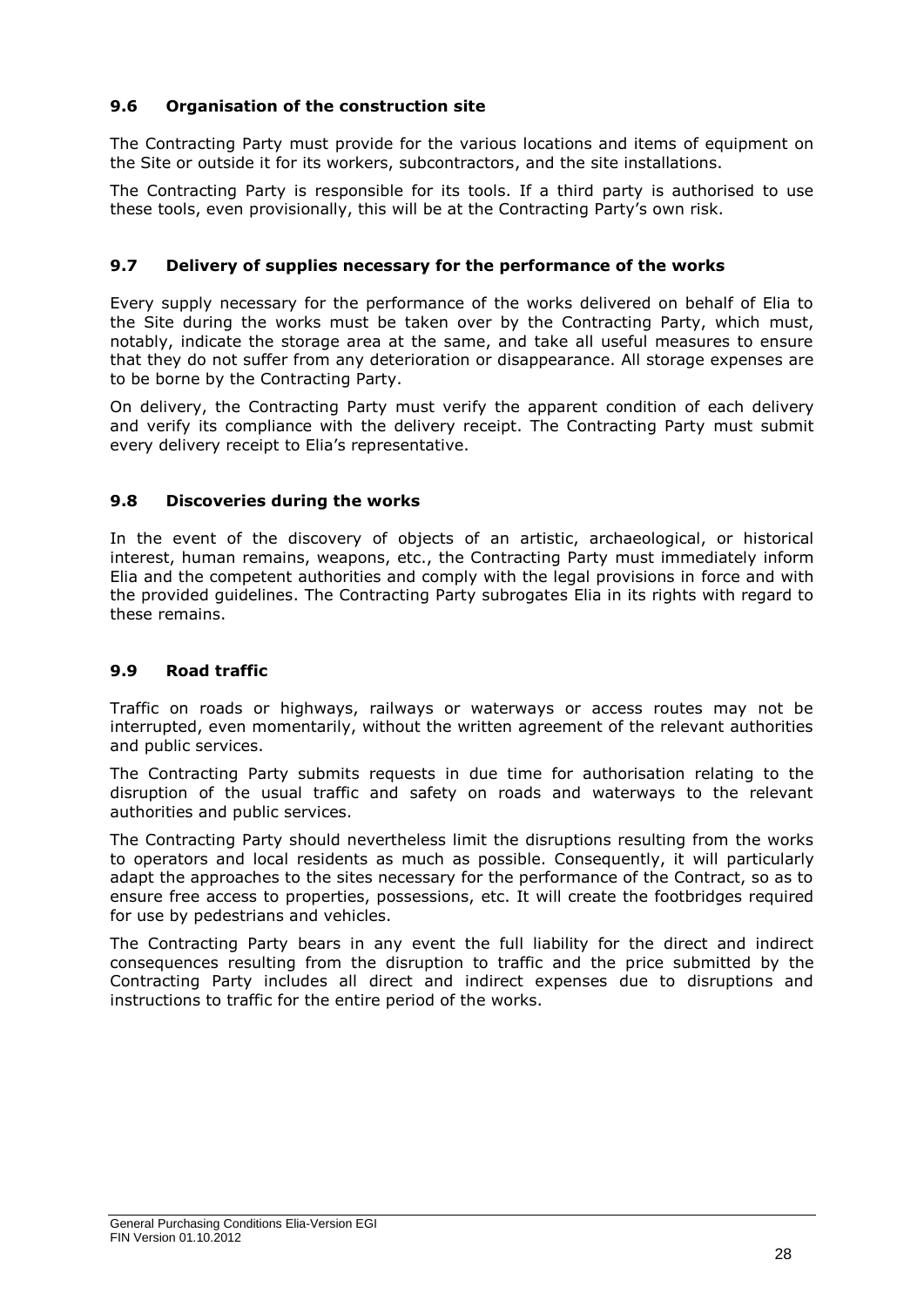# <span id="page-29-0"></span>**10 PROVISIONS SPECIFIC TO SUPPLY CONTRACTS**

## <span id="page-29-1"></span>**10.1 Packaging, marking and storage**

## *10.1.1 Packaging*

All packaging fees are to be borne by the Contracting Party.

The dimensions and weight of the packages must be compatible with the gauges and loading capacities of the maintenance devices, means of transport and transport routes selected, as well as the possibility of storing of this material. The Contracting Party undertakes to carry out itself verifications on this issue and to take all useful measures.

Elia may request that the Contracting Party submit in due time to it the instructions provided for the packaging of its supplies and their recovery. This notice in no way reduces the liability of the Contracting Party.

## *10.1.2 Marking*

All products must be marked before their delivery, at the expense of the Contracting Party, according to the applicable legal or regulatory provisions and to the instructions of Elia. The number of the Contract or order must be specified on the packaging and/or on the delivery receipt.

## *10.1.3 Storage*

If necessary, the Contracting Party provides for the storage of the products in its locations, at its expense.

In the event that a shipment or delivery is postponed at the written request of Elia, the Contracting Party must store its delivery at its sole liability and arrange insurance cover for the storage risks.

In such scenario, the storage and insurance charges will be charged to Elia starting from the third month of storage after the last of the two following dates occurs:

- the delivery date according to the performance program defined in the Contract ;
- the date on which the delivery is effectively likely to have been made.

#### <span id="page-29-2"></span>**10.2 Shipment and delivery**

#### *10.2.1 Contents*

Partial deliveries and/or shipments are prohibited, except with prior written agreement from Elia.

Any assembly guide and/or manuals for use and/or maintenance must be delivered or shipped with the supplies. If the deliveries and/or supplies are staggered, these documents must be attached to the first delivery/or shipment.